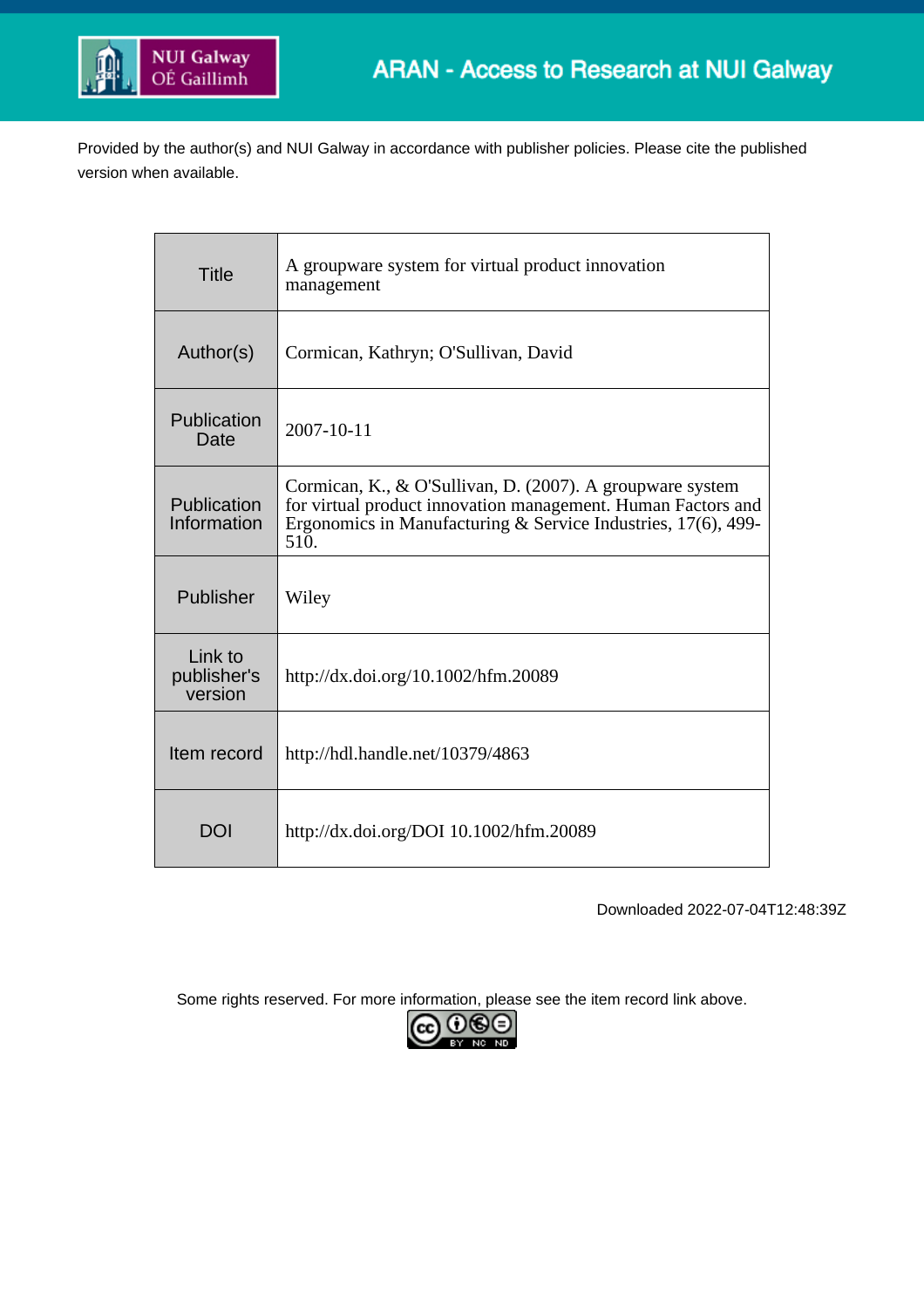Cormican, K. and O'Sullivan, D. (2007) A groupware system for virtual product innovation management. *Human Factors and Ergonomics in Manufacturing*, 17, 6, pp 499 – 510.

# **A Groupware System for**

# **Virtual Product Innovation Management**

Kathryn Cormican and David O'Sullivan

CIMRU, Department of Industrial Engineering,

National University of Ireland, Galway, Ireland.

Tel: +353 91 493975

Fax : + 353 91 562894

email: [Kathryn.Cormican@nuigalway.ie](mailto:Kathryn.Cormican@nuigalway.ie)

# **ABSTRACT**

We are experiencing a radical shift in the way organisations are designed, structured and organised. New organisational forms such as virtual strategic partnerships and networks are replacing traditional bureaucratic, hierarchical organisations. Business leaders are adopting project focused, re-configurable e-business models or networks to maximise core competencies in order to fulfil customers' needs. This is particularly evident in the area of product innovation where organisations are adopting new approaches or ways of working in order to compete. Product innovation management is a complex process because of the range of technical issues that must be addressed and the variety of competencies that must be employed over the life of the development effort. Such initiatives require a substantial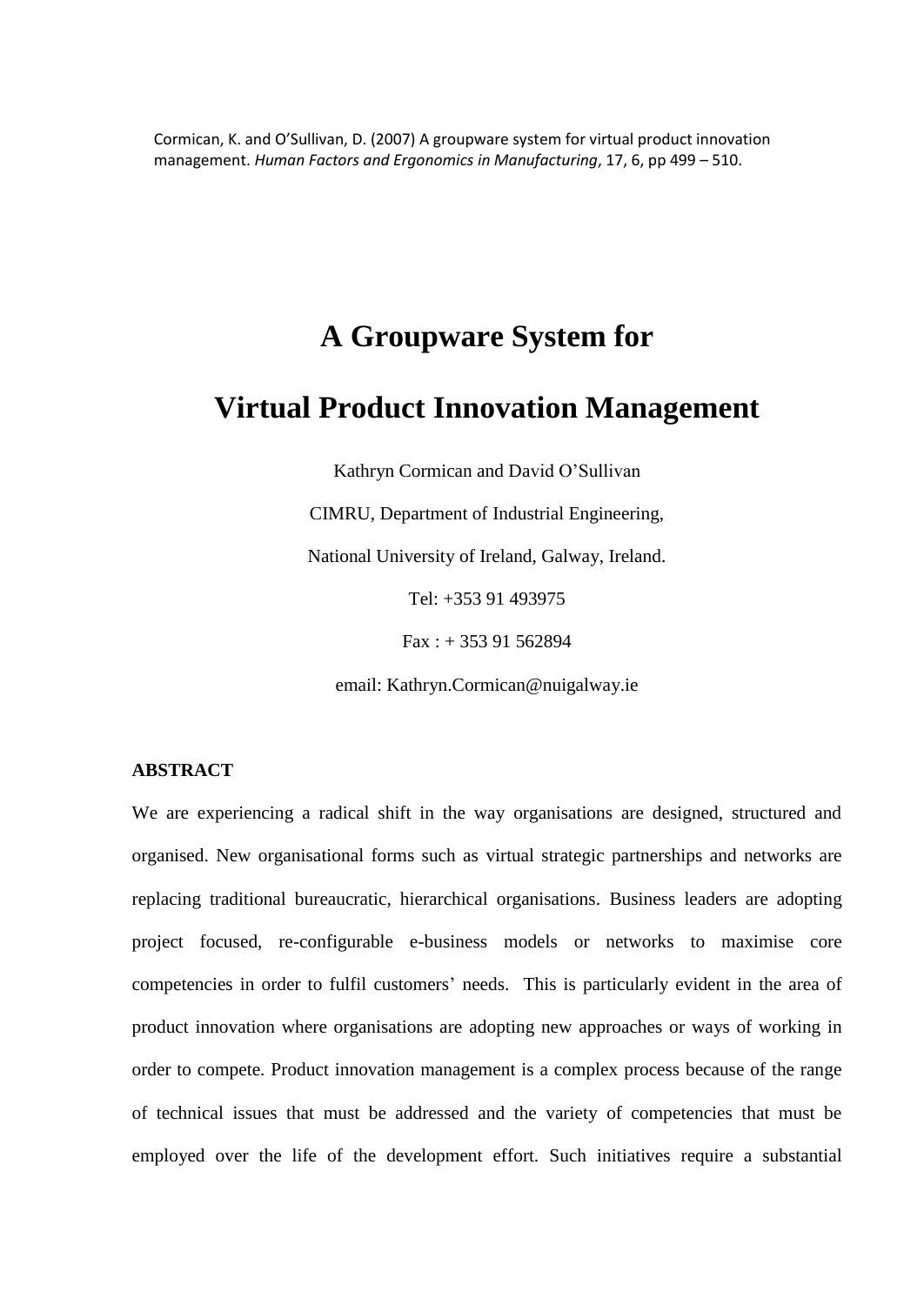investment in terms of resources such as time, money and effort, all of which are limited. Therefore it is imperative that this process is properly managed and supported by effective structures and systems. This paper focuses on product innovation management in a distributed or virtual environment. It reports on a qualitative case study targeted at product managers. The challenges to managing a portfolio of product innovation projects in a virtual environment are identified and discussed. From this analysis, a web-enabled groupware system is presented.

**Keywords:** Networked Organisation, Virtual Teams, Product Innovation Management, Software Prototype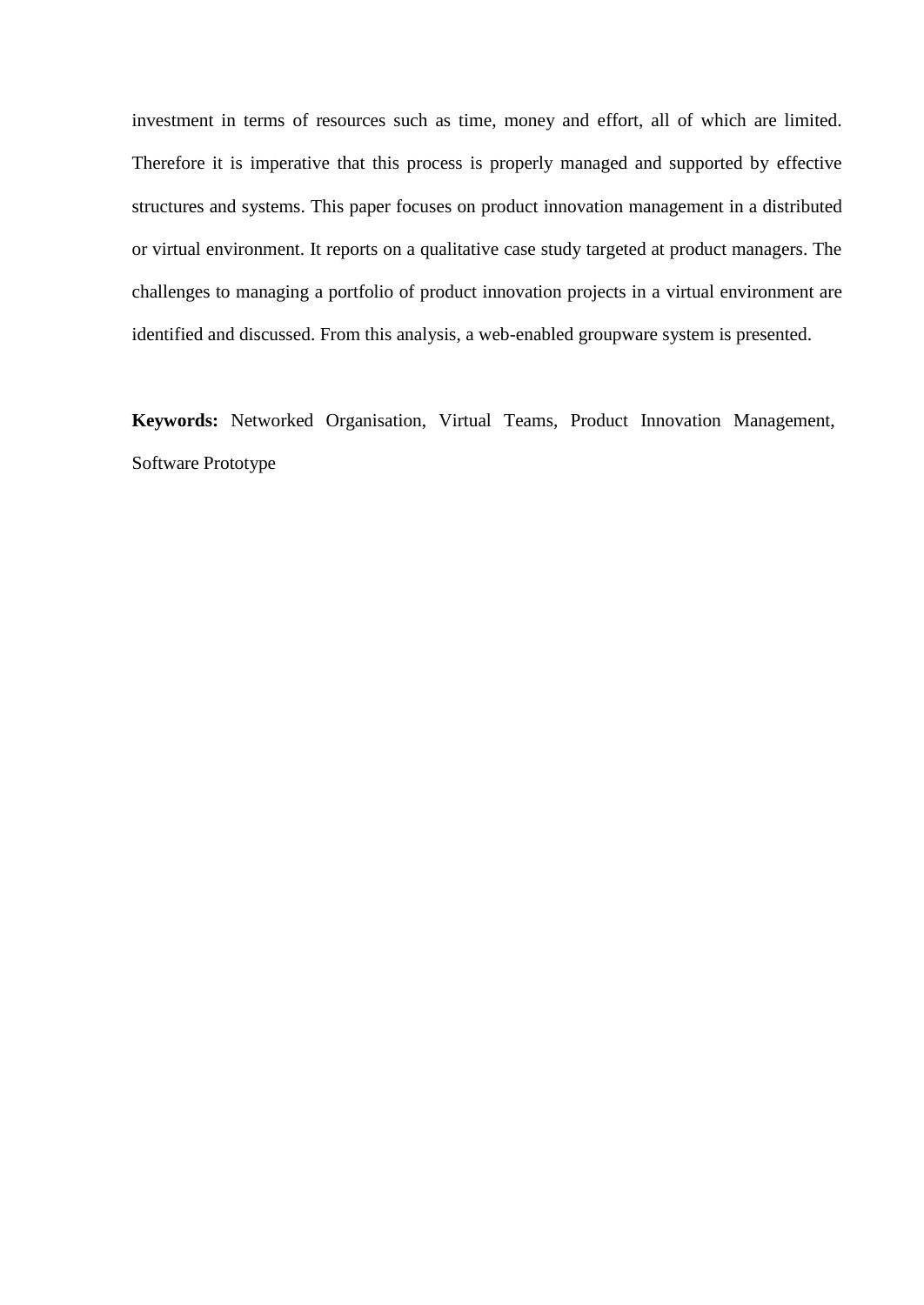#### **1. Introduction**

We are experiencing a major change in the world economy. This transformation is described by various terms in the literature notably, "*the move towards the post industrial society*" (Toffler, 1990), "*the emergence of the knowledge society*" (Drucker, 1993) or "*the rise of the knowledge based economy*" (Nonaka, and Takeuchi, 1995). Contemporary business systems have become more knowledge intensive. Much work now consists of converting information to knowledge, using creativity, skills and competencies. Managing the organisation's knowledge base in order to design, develop and deploy successful products and services is fast becoming a critical component of competitive success. Consequently, new and more complex organisational forms are evolving every day. They are becoming increasingly distributed, flexible and responsive to environmental and market changes (Wright, and Burns, 1998; Voss, 2003; Daniels, 1998; Gunasekaran, 1999). The new forms show an ongoing transformation of value chains. The balance of work is moving from stable, physically collocated functions to dynamic, competency-based, electronically collocated business networks (Voss, 2003; Walters, and Buchanan, 2001; Wright, and Burns, 1998). Many terms such as the virtual enterprise, the next generation manufacturing enterprise, the knowledgebased organisation and the networked organisation have been used to articulate the structure for the  $21<sup>st</sup>$  century global enterprise.

In this new paradigm virtual teams create value by synthesising information and knowledge across organisations and geographical borders in order to create new products and services (Prasad, and Akhilesh, 2002; Johnson, Heimann, O'Neill, 2001; Ratcheva, and Vyakarnam, 2001; Pawar, and Sharifi, 2000). Work is organised around value adding projects that are carried out by small multi-skilled self managed teams. Teams co-ordinate their efforts through free and open communications nourished by trust and shared values, enabled by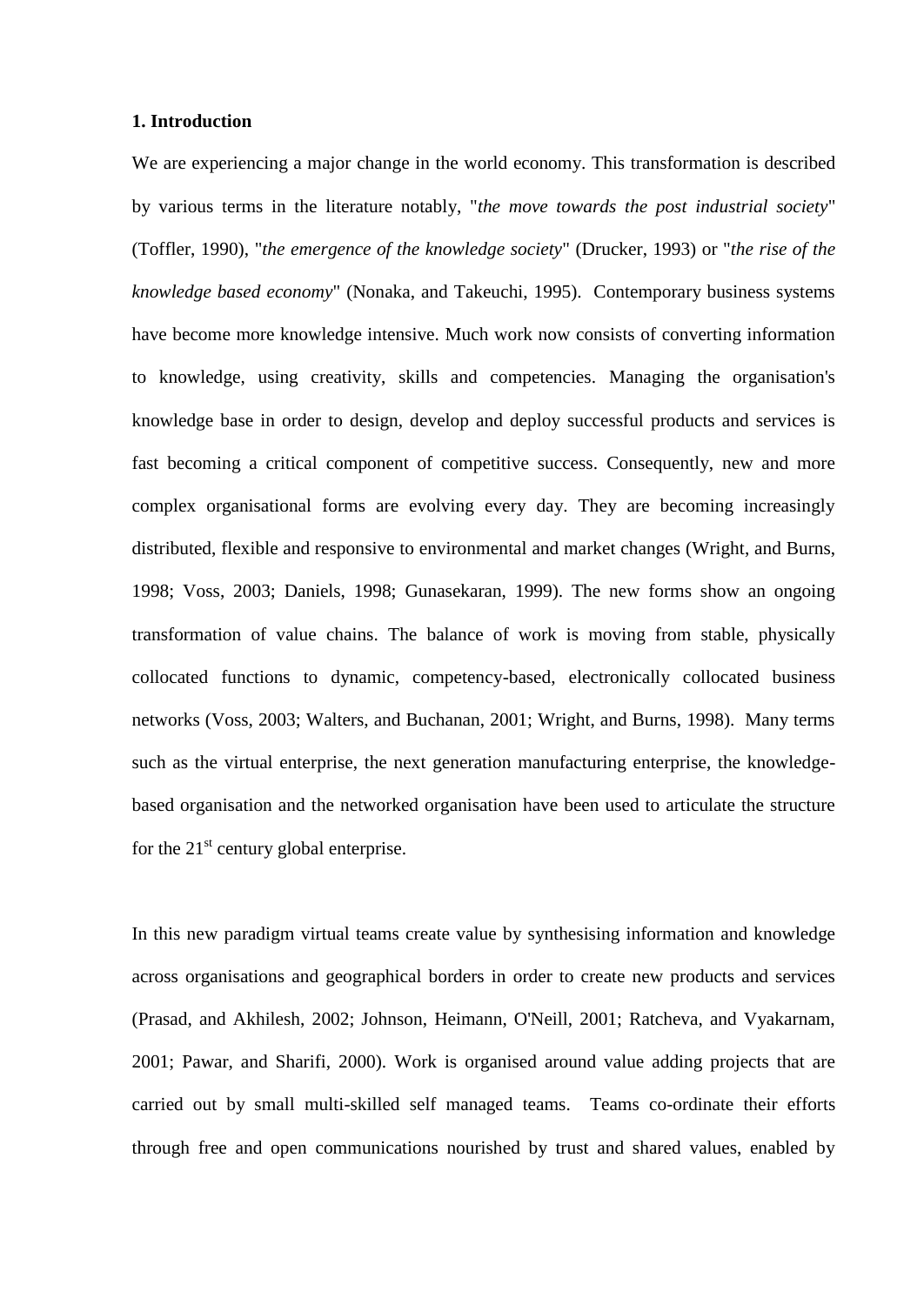frequent meetings and supported by digital networks. Effective communication structures are essential to integrate the knowledge and skills required by these teams to design, develop and deploy a successful product. Communication always has been a fundamental problem in complex projects (Kayworth, and Leidner, 2000; Griffin, and Hauser 1996). Costly breakdowns in communications often occur even in the traditional world of collocated groups engaging in physically oriented activities. However, in a distributed environment where team members are spread across geographical boundaries, it is imperative to make substantial efforts to ensure adequate and effective communication. Consequently, moving to this new workforce paradigm demands support structures to enable communication, collaboration and project co-ordination. These structures must be capable of configuring both internal links between the functional activities in the process as well as external links between suppliers and customers.

The primary objective of our research is to improve the effectiveness of product managers operating in a distributed or virtual environment. This paper reports on a qualitative case study targeted at product managers from multinational organisations based in Ireland. The goal of the study was to determine the key challenges facing these managers operating in a virtual or distributed environment. The lessons learned from this initial analysis acted as key design goals to guide the development of a web enabled groupware system. The system was designed to enable a participative and systematic approach to product innovation management in a virtual environment. More specifically, the groupware system provides a structure for product managers to help control their knowledge base across the entire value chain. It also helps them to generate, select and prioritise product innovation projects that strategically align with their existing portfolio so that the projects that are selected for implementation provide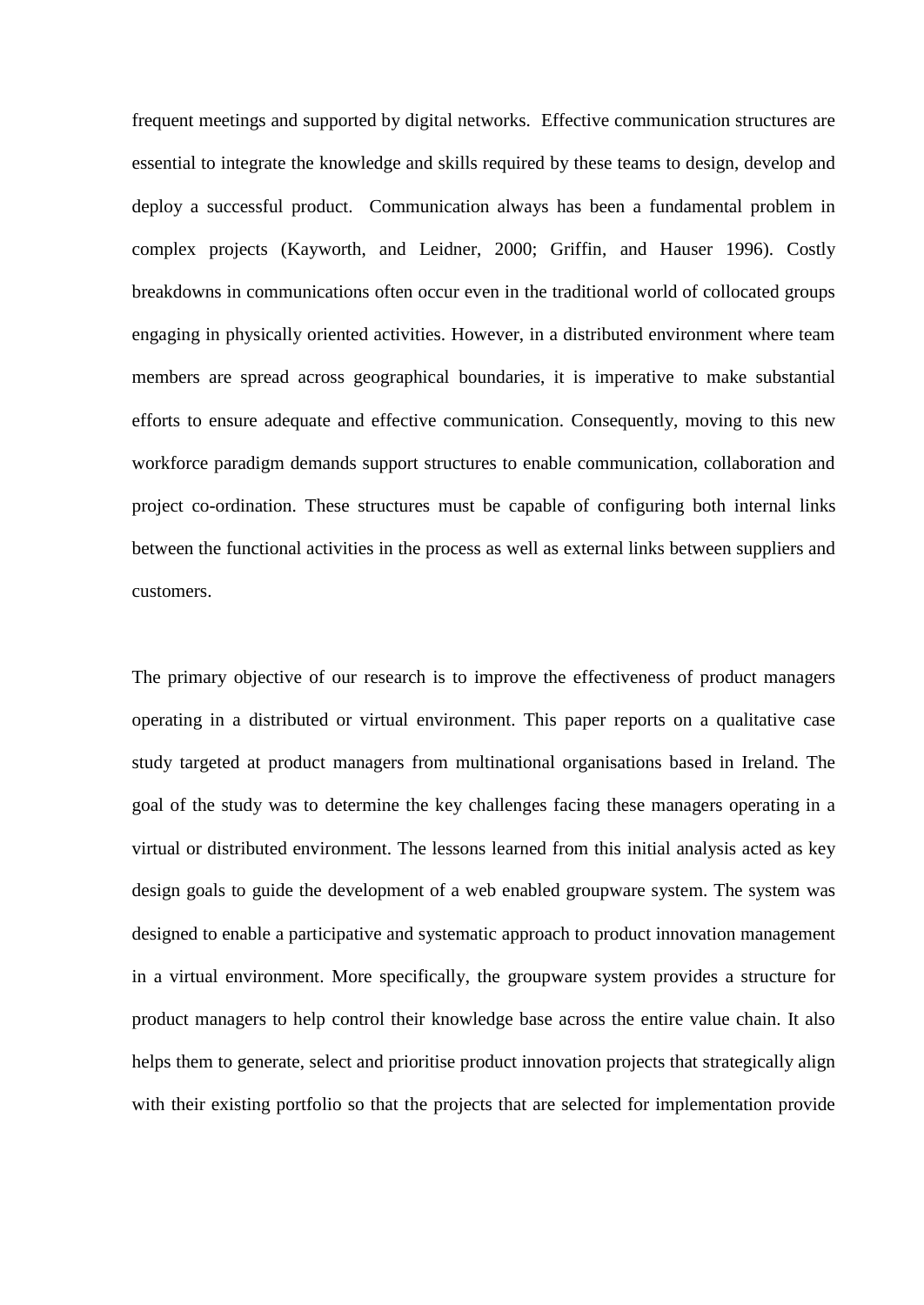good returns on the resources and capital invested. Findings from this analysis are presented and discussed.

### **2. Research Methodology**

The case study involved visiting ten multinational organisations based in Ireland whose principal activity is product design and development and interviewing members of their senior management team. The sample chosen for this analysis was selective. It focused on multinational organisations based in Ireland with a reputation for being innovative. The industrial sector of the organisations selected varied from healthcare and pharmaceuticals to telecommunications and electronics. All organisations surveyed operated in a virtual environment. Table 1 provides a brief profile of these companies.

#### **Insert Table 1 Here**

The methodology employed in this study consisted of two separate but related phases. The first phase focused on identifying the key challenges to product innovation management in a virtual environment. The aim of this activity was to understand the product innovation process in specific industrial contexts. The goal of these interviews was; (a) to identify the strengths and weaknesses of each organisation's product innovation process; (b) to identify critical challenges facing product managers as they operate in a distributed environment; (c) to identify key factors that facilitate product innovation in industry and finally; (d) to discuss how companies must improve in order to maintain long term competitive advantage. From this analysis a groupware system was developed. The second stage in the research methodology focused on populating the system with case related data from three of the participating organisations in order to evaluate its effectiveness (i.e. how useful, applicable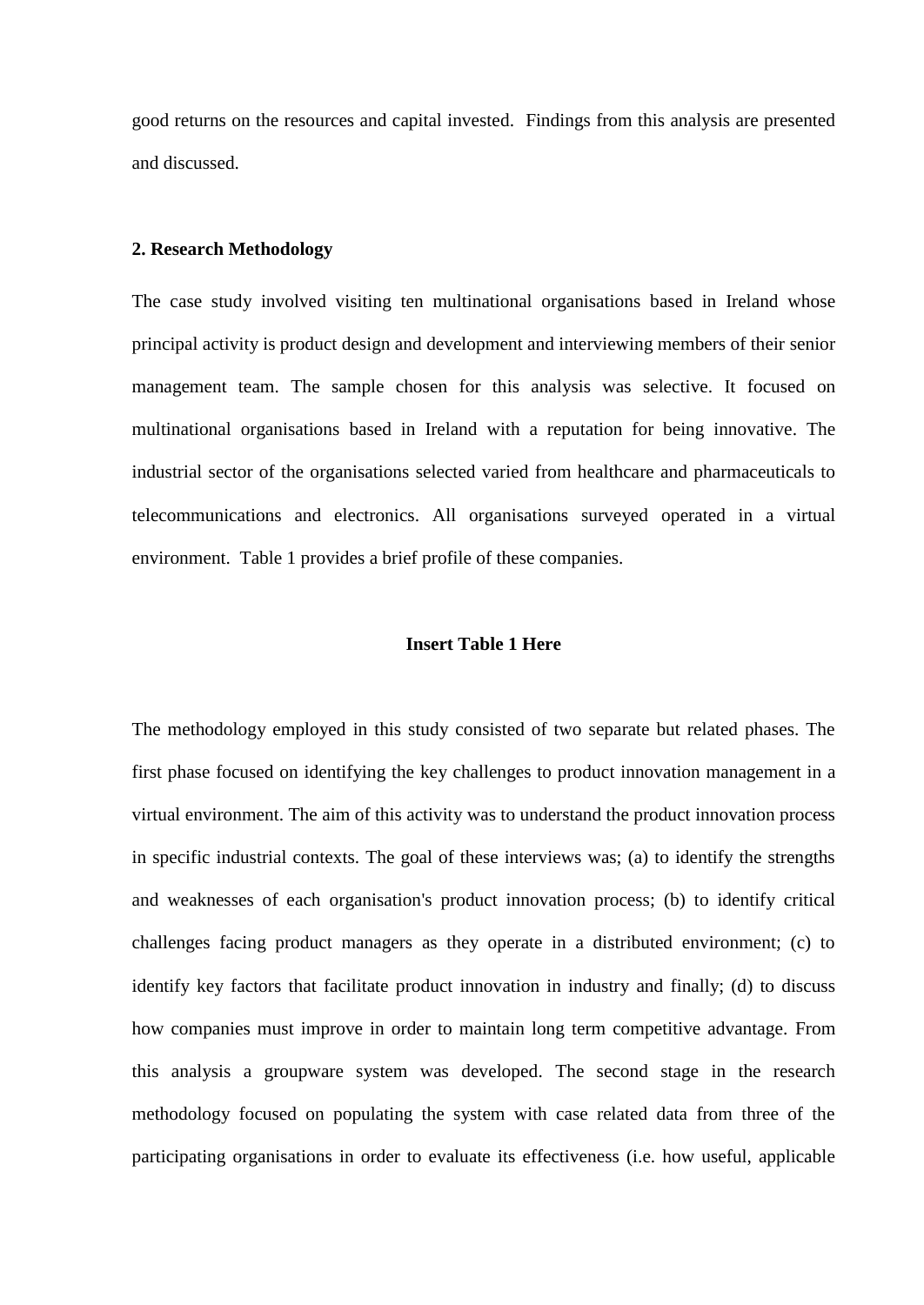and appropriate the system is) as well as its practicality (i.e. how pragmatic, functional and deployable the system is).

# **3. Design Goals for the System**

The rapid emergence of the connected or networked economy has urged organisations to consider the implications for themselves, their industries and their market places. The findings of our case analysis revealed a number of issues or critical success factors that product managers should consider when managing a portfolio of product innovation projects in the new networked environment. These must be taken into consideration when designing a system to support this process. They are grouped into the following categories.

## *3.1 Customer focus*

Product innovation must be customer driven in order to sustain competitive advantage in international markets. A clear understanding of user needs is critical to effective innovation and all operations must be driven by these needs. The product development team must seek to continuously establish the voice of the customer and translate these needs and expectations into commercial products and services.

## *3.2 Goal definition*

Product innovation team members incorporate representatives from a wide variety of functions, disciplines and locations. Therefore, it is a major challenge to keep everyone focused in the same direction. This can be particularly difficult when team members are distributed across geographical borders. The overall direction for the company's innovation endeavours must be identified and communicated to all so that all team members are working towards a similar goal.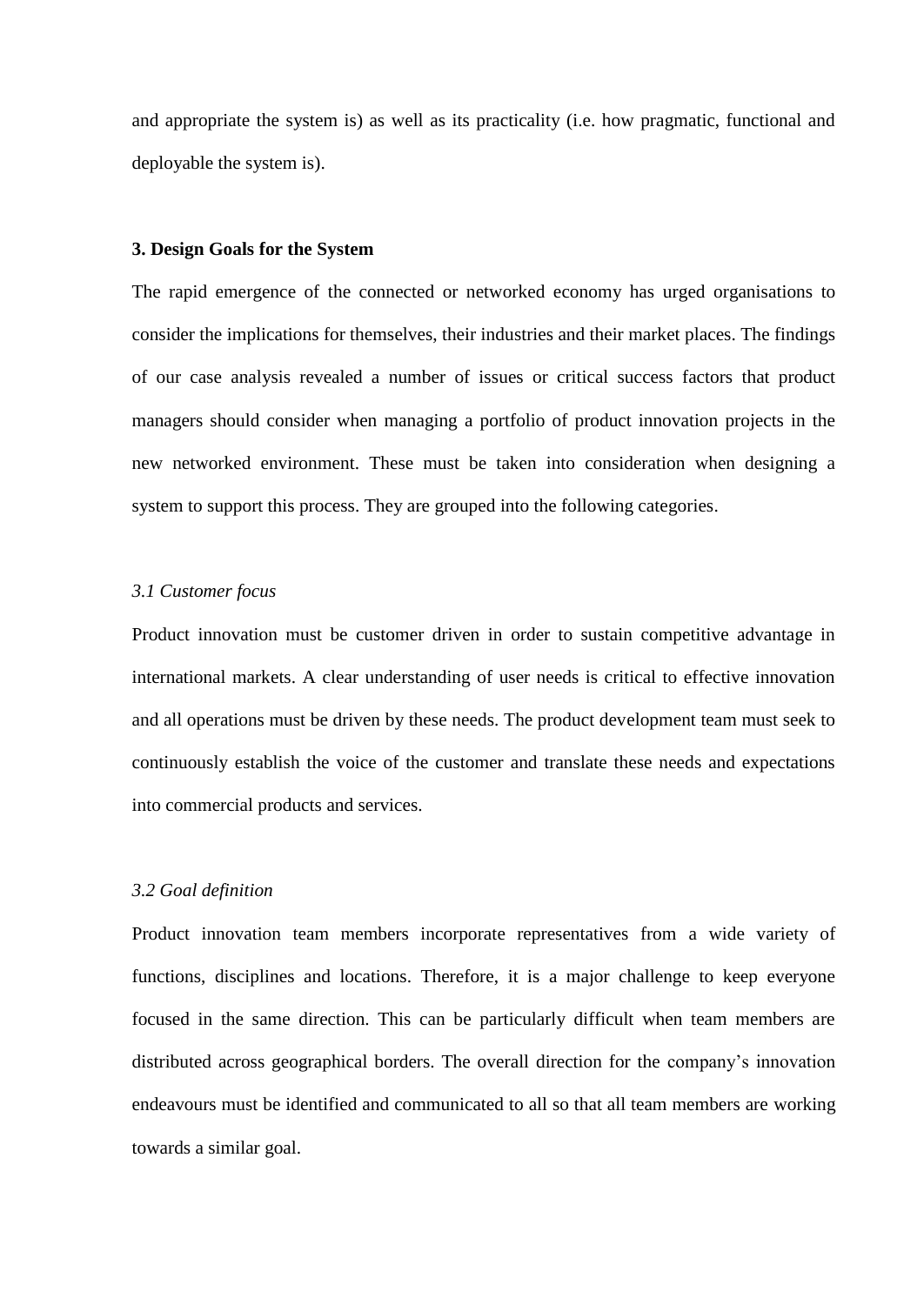## *3.3 Idea generation and problem solving*

Lack of employee involvement limits the number of potential innovations that may be exploited by an organisation. Organisations must therefore generate ideas and resolve problems in a conscious, purposeful and systematic manner. Active participation harnesses the creative talents and skills of as many individuals as possible, and lowers resistance to change by engaging everyone in the development process.

## *3.4 Process management*

Product innovation projects require a substantial investment in terms of resources such as time, money and personnel, all of which are limited. Therefore it is vitally important that a high quality, rigorous product innovation process with pre determined decision points is in place to help convert needs into commercial solutions that provide good returns on the resources and capital invested. Systematic processes and methods ensure a proven series of steps are used every time. They also reduce redundancy and rework thus improving productivity and cycle time.

## *3.5 Portfolio management*

Successful product innovation depends on exploiting synergy among projects, such as reusing existing designs, market knowledge and customer requirements. In this view, attention moves from single isolated projects to the project family, or project portfolio. One of the key skills in effective product innovation management is balancing the composition of this portfolio and matching it to the firm's competencies and capabilities in technology and markets. Therefore product managers must also exploit relevant information to generate, select and prioritise projects that strategically align with their existing portfolio and business strategy.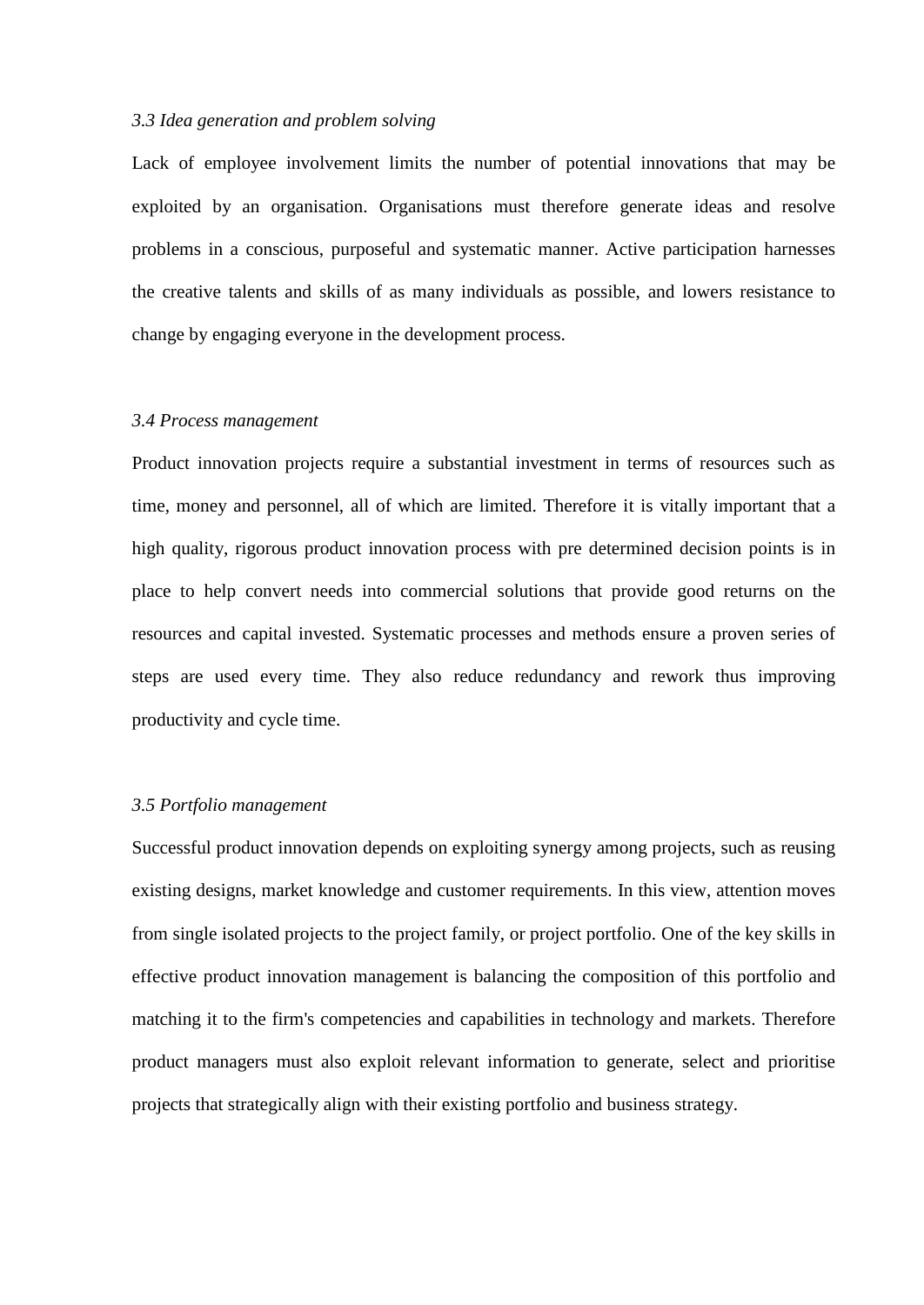#### *3.6 Performance management*

The role of information relating to performance is a key factor in determining a project's ultimate success. Specific metrics should be used to quantify the efficiency and/or effectiveness of all projects in the portfolio. A well designed performance measure is a powerful tool for controlling business objectives. Such measures provide the project stakeholders with information necessary to make intelligent decisions and are recognised as an important element of all continuous improvement programmes.

Upon analysis of these implications, it is evident that product managers must locate and connect to a broad range of information and capabilities across the entire value chain. Therefore, organisations must begin to examine how they can make their knowledge base accessible and use it effectively (Jones and Jordan, 1998). Furthermore, it is increasingly clear that in a knowledge based, project focused environment product managers must exploit information communication technologies to enhance communication, co-ordination and collaboration. In particular, this technology must facilitate communication across functional areas and with geographically dispersed sites (Grantham and Nichols, 1993). Knowledge must also be integrated by co-ordinating across phases of the product innovation process.

#### **4. Information Communication Technology for Virtual Teams**

Information communication technologies offer the potential to significantly improve product quality and to reduce the cost and time-scale of development projects involving parties with a widespread geographical area. Companies are exploiting this electronic medium to distribute, disseminate and communicate information in house and across organisational boundaries. Organisational computing is evolving from centralised processing to inter and intra connected systems (Mandviwalla, and Khan, 1999; Balasubramanian, and Tiwana, 1999; Dennis, and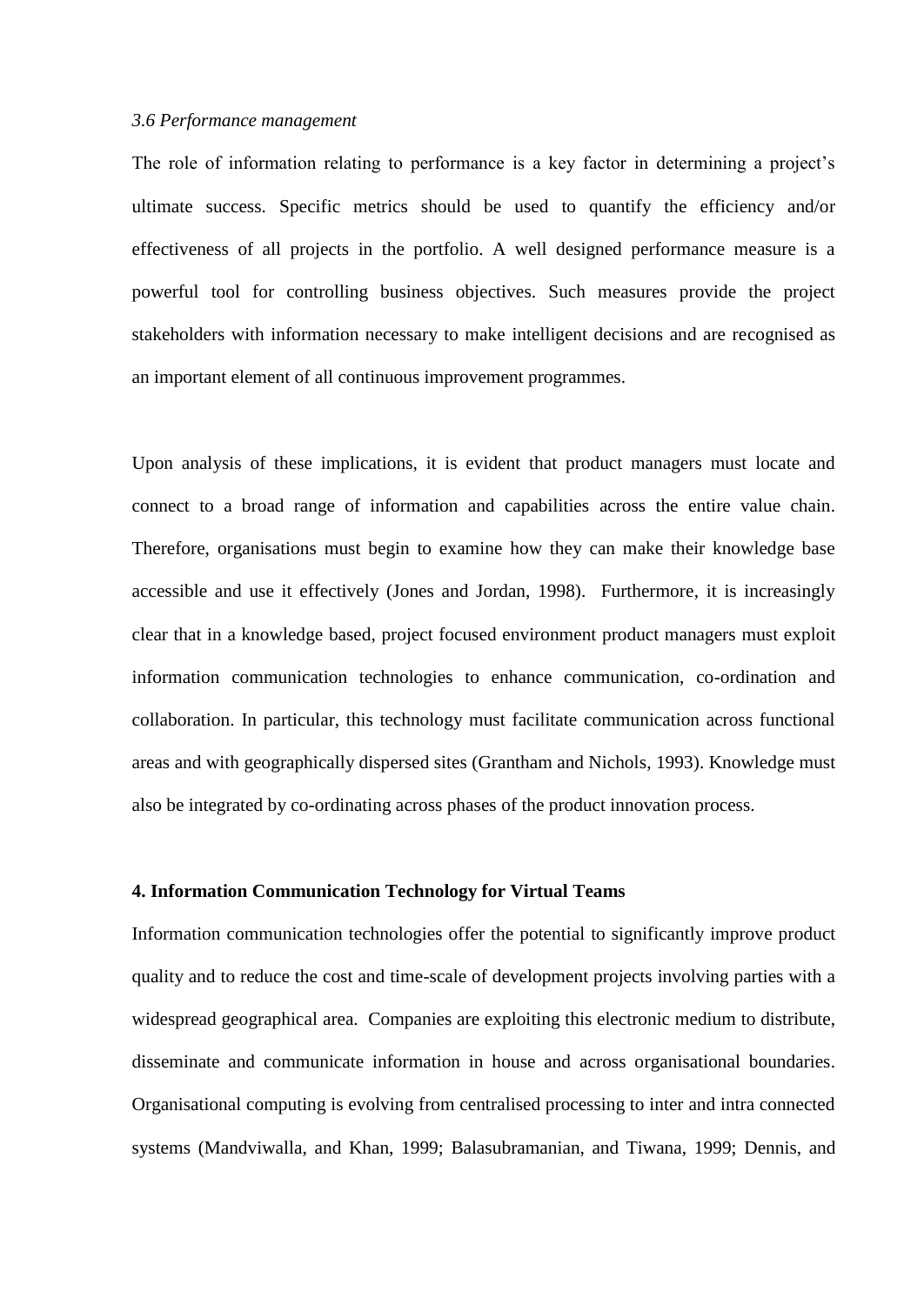Gallupe, 1993). The internet has emerged as a practical and cost effective infrastructure for linking product development team members with each other and key customers and suppliers. Although electronic data interchange has existed for several decades to facilitate business to business information exchange it has increased dramatically since the widespread adoption of the World Wide Web (Leidner, 1999; De', and Mathew, 1999). In recent years, the Web has enjoyed explosive growth and has become a major force in network computing. It is a highly interactive communication super highway where individuals can work together to generate ideas, discuss problems, and make decisions whether they are in the same room, or halfway around the world. Modern enterprises are becoming more sophisticated in their use of intranet-based groupware applications to facilitate collaboration along the external value network, thereby enabling reduction in errors in project design, data entry and manufacturing as well as allowing faster agreement on issues and faster time to market. Groupware is the term used to describe a category of software that is designed to assist the working group in sharing ideas and information (Shani, et al, 2000; Balasubramanian, and Tiwana, 1999; Olesen, and Myers, 1999; Dix, et al, 1993.). It provides an efficient approach to asynchronous communication and the management of project data and documents. Such systems allow closer bonds with customer and suppliers and are lauded to improve project co-ordination. They can provide a consistent user-friendly framework for viewing both dynamic and static data over a network. According to Dennis and Gallupe (1999) groupware systems provide at least five contributions that may improve group interaction. These are:

 They enable group members to break the bonds of time and space. Group members can work on the project together without coming together in the same room at the same time.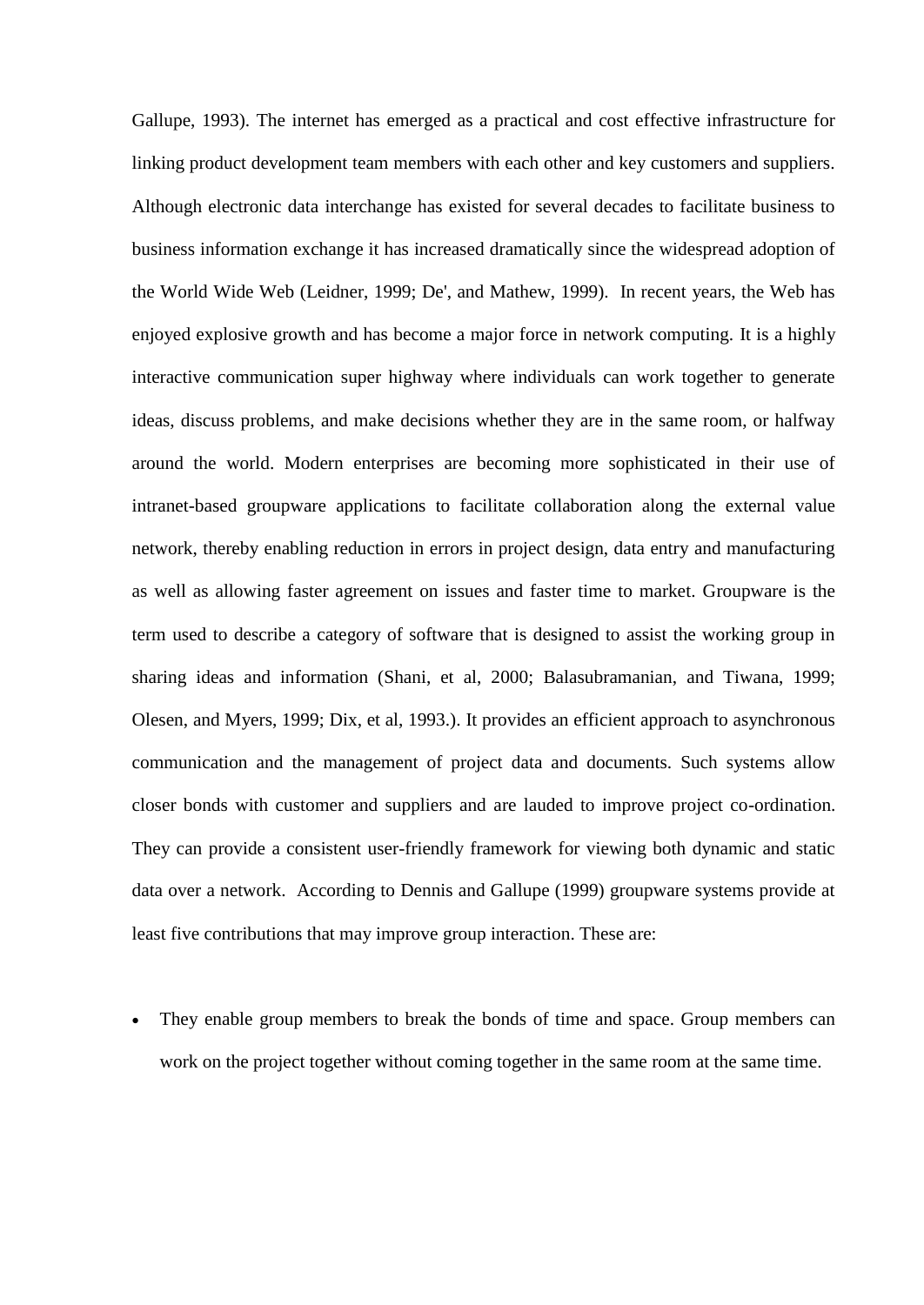- They enable parallel communication. By typing, rather than taking turns talking, all participants can contribute information, ideas, and opinions simultaneously (i.e., in parallel) so that information is collected and shared much more quickly.
- They allow comments to be anonymous. Anonymity may improve group work by separating personalities from the problem.
- They can impose a structure on the work. Groupware enables structures to more closely guide work and makes it more difficult for participants not to follow them.
- They provide organisational memory by electronically recording all information so that participants can immediately see information entered by others.

A groupware system should be user friendly, secure, reliable and scalable. Furthermore, it should be flexible enough to seamlessly handle all the various types of information a development team needs in order to function. This information could be graphical, numerical, tabular, textual etc. The essential components of a groupware system consists of four basic components namely, (a) an electronic mail system, (b) a distributed documentation system, (c) a file sharing system and finally, (d) a distributed applications system. The functionality of all of these is also to be found on the Internet (Andriessen, 2003; Chaffey, 1998).

## **5. Groupware System**

Product innovation management is a knowledge intensive process. Product managers must therefore encourage a participative approach and enable critical information from all members in the product innovation group (including customers and suppliers) to be captured in the right format and leveraged to the point of action. The web enabled groupware system was designed to incorporate a stage gate facility, which allows innovations to be synthesised, filtered and prioritised taking into consideration the organisation's goals, requirements and constraints. It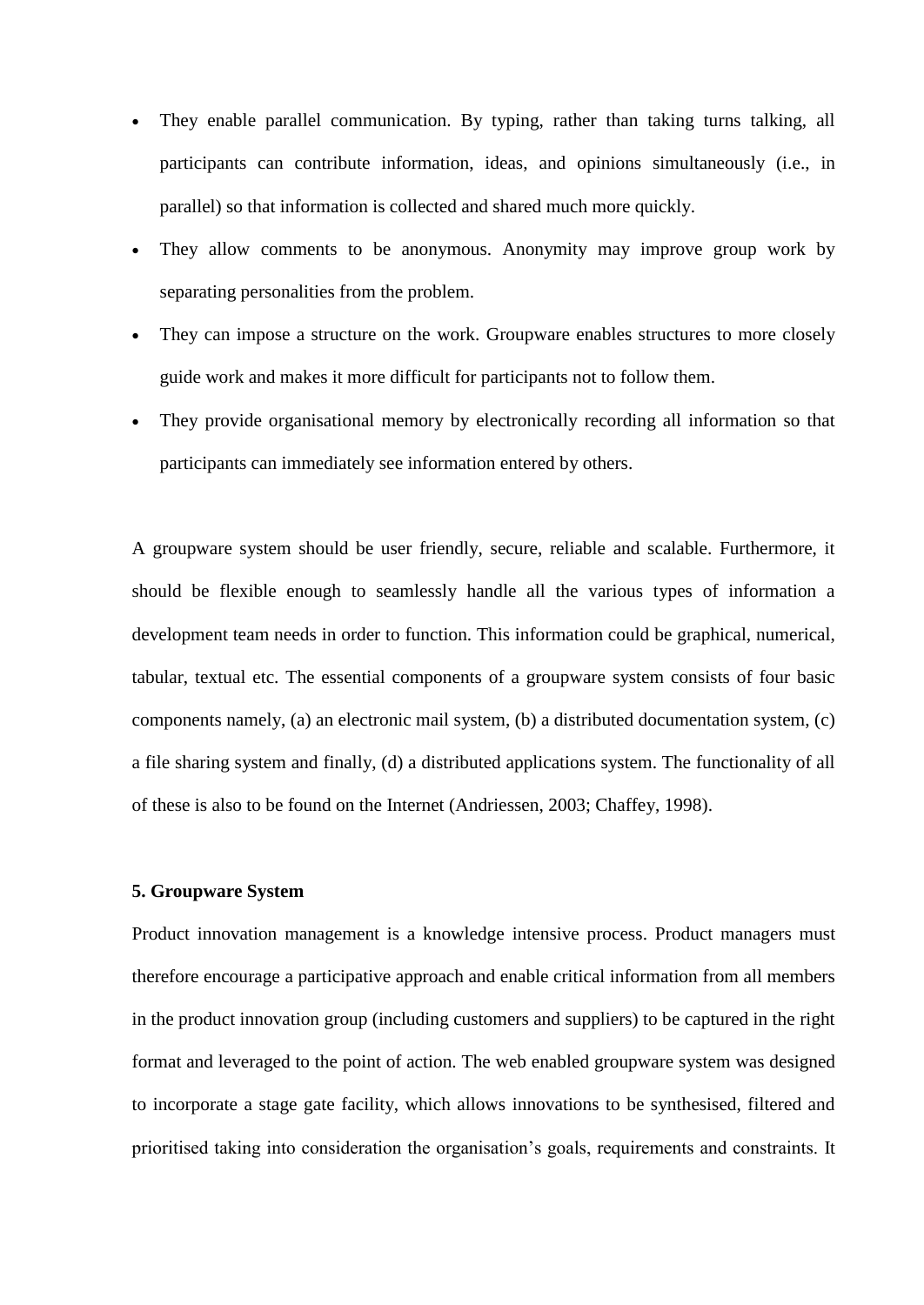also allows minimum critical information relating to key elements of the product innovation process to be captured and represented in structured forms. The system provides an instrument to enable the effective identification, communication and measurement of performance parameters and provides a common methodology and language for engineers and managers. The modules in the prototype include; (a) Customers; (b) Goals; (c) Ideas and Problems; (d) Projects; (e) Teams; and finally; (f) Results (see figure 1). They are explained in more detail below.

#### **Insert Figure 1 Here**

## *5.1 Customers*

The customers' module deals with customer relationship management. This element acts as a constraint to the product innovation process. It uses structured forms to help capture the voice of the customer so product developers can deploy these requirements into their product designs for effective solutions. Customer information can be generated from existing information such as warranty claims and order requirements. Additional information can be generated by encouraging and capturing complaints and also by soliciting requirements through Delphi forecasting and Kano analysis techniques. The Delphi Technique is used for forecasting future events or products (see Hasson, Keeney, McKenna, 2000; Rowe, and Wright, 1999). It is a structured process for collecting and distilling knowledge from a group of experts. The Kano model is a tool to support product specification by differentiating product features which are perceived to be important to customers (see Tan, and Shen, 2000; Shen, Tan, Xie, 2000).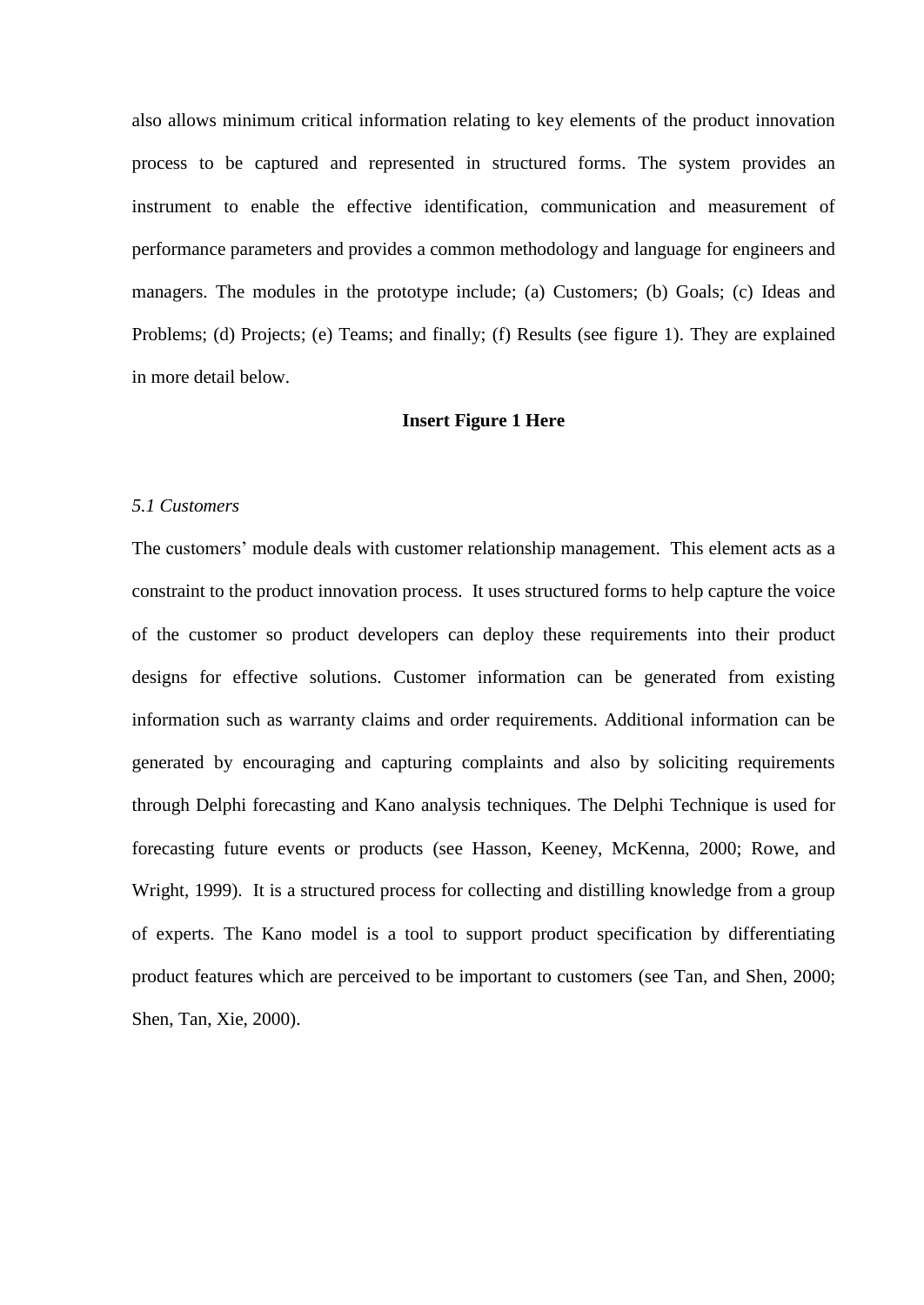## *5.2 Goals*

The Goals' module deals with the strategic planning stage of the product innovation process. This is where the direction for product innovation endeavours is identified and publicised so that all projects can be aligned with the strategic direction of the network. This module enables the identification, definition and communication of the requirements of key stakeholders (e.g. customers, corporate etc.). It also enables the measures of performance the organisation wants to achieve in terms of product innovation management and the strategies adopted to achieve these measures. Statements can also be defined (e.g. mission statement, vision statement). The prototype uses forms to capture critical information with respect to each module. By doing this, information and knowledge is made accessible to all team members involved in the product innovation process through simple web browsers.

## *5.3 Ideas and Problems*

Ideas and problems are the seeds of innovation activities and are inputs into the product innovation process. Problems can be identified proactively (e.g. failure mode and effect analysis) or reactively (e.g. warranty analysis). Ideas can be generated through focus groups, benchmarking, competitive analysis etc. These modules help to structure formal ideation and problem solving definition for the user. Again forms help to capture critical information (see figure 2). The user is encouraged to deploy goals into the idea or problem so that their impact can be evaluated. Ideas and indeed problems can also be ranked according to their priority. This feature empowers everybody to participate in idea generation and facilitates the cross fertilisation of ideas. Minimum critical information such as title (i.e. name of the idea), stimuli (i.e. what prompted the creation of the idea) and creator (i.e. the person who developed the idea) are captured on a form. The form also allows ideas to be mapped on to the organisation's goals so they can be ranked according to their practicality and effectiveness.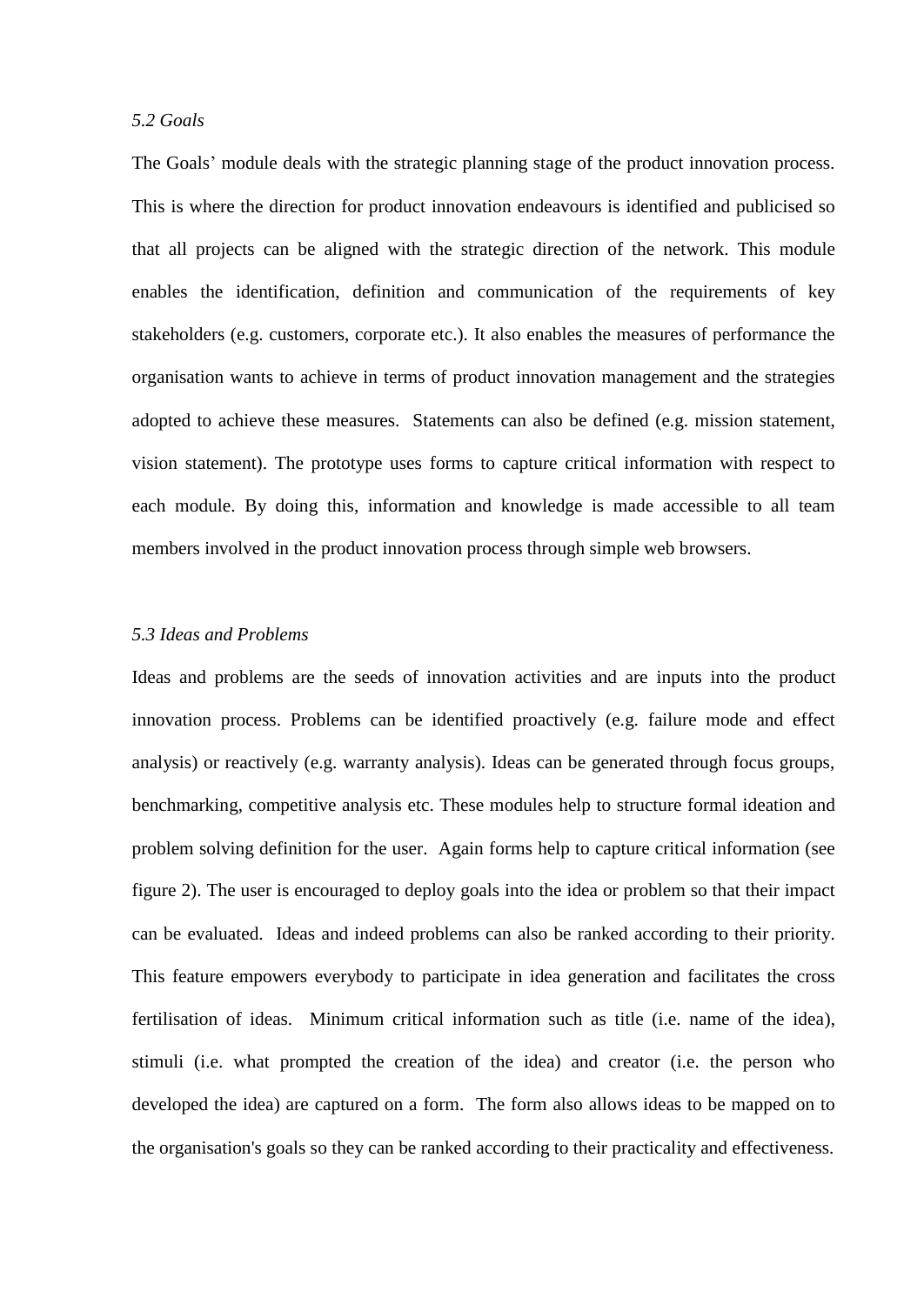## **Insert Figure 2 Here**

## *5.4 Projects*

Innovative actions are implemented through projects. Projects can be defined as actions that require significant resources in order to be implemented. Management must decide how appropriate potential projects are relative to the organisation's current goals. As projects are developed, they are refined, merged or split, based on the constraining forces such as the goals of the organisation, or the teams available to implement the project. The eventual projects that are implemented by the organisation should better contribute to the achievement of the goals than would occur from an ad hoc process. The projects module permits the entire team to share project information effectively. It also enables project managers to structure workflow and schedules, and to respond promptly and effectively to unplanned changes. It provides easy access to schedules, resource allocation information and activity status information for all projects in the portfolio. This facility also provides the integration that enables managers throughout the firm to see how schedules and events impact the projects underway. Managers can be aware of disrupted schedules and take steps to manage their individual projects effectively in response.

# *5.5 Teams*

The Teams' module represents the human resources that are available to the product innovation process. It acts as a constraint on the process since the availability and quality of people limits the amount and type of innovative actions that can be undertaken by the organisation. The level of constraints imposed by this module can be reduced through training and education. By providing more employees with the necessary skills, they can engage in the process and allow more actions to flow though the process. This module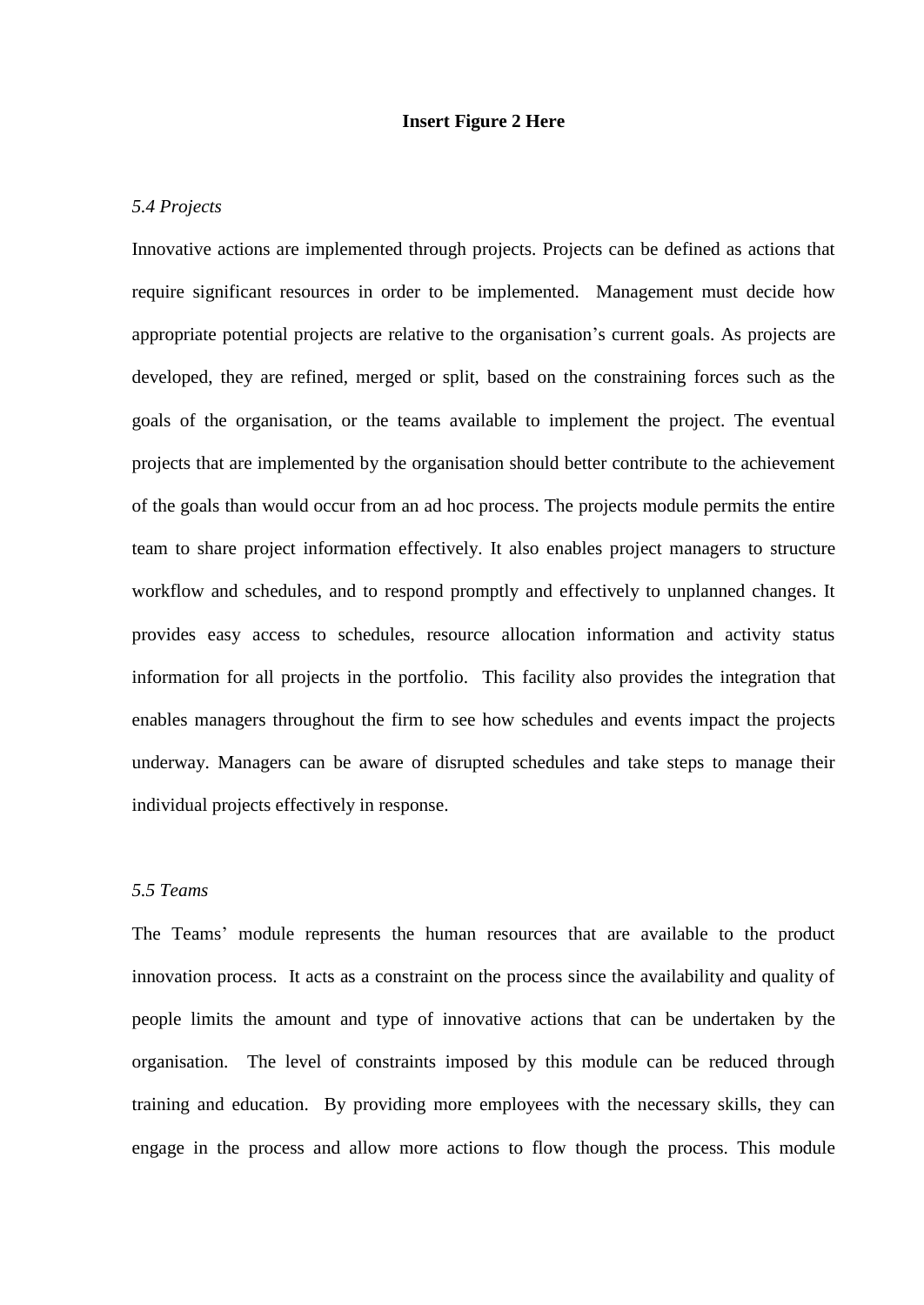facilitates the effective co-ordination of team activities by organising and prioritising tasks, activities and deadlines. It can use an organisation's existing e-mail system to disseminate new or updated information and regular status reports between team members so everyone has access to complete, accurate and timely information. A performance review tool can also be included in this module, which incorporates skills, competencies and progress. It enables reward and appraisal systems to be linked to participation levels that can increase motivation towards change.

## *5.6 Results*

This module deals with performance measurement and evaluation. It helps to ascertain whether the product development actions implemented led to the results envisioned. The results module enables the status of the organisation's strategies, measures and deliverables to be viewed. Each of these modules contain a special results section that allows those team members who are responsible for the success of these goals to monitor and update the status of each activity. Metrics may include the time to market, the number of engineering change requests and the cost reduction per part. Critical knowledge is captured about these results such as; percentage complete, status (green meaning good, red meaning poor and amber meaning fair and finally, a check mark meaning complete). An exception report allows the product manager to focus exclusively on those activities that are performing poorly.

# **6. Summary of Case Study Findings**

The groupware system was implemented and tested in three case organisations. The findings from this exercise reveal that there are a number of benefits that can be attained by implementing and using such a system. The main benefits derived from the use of the system are grouped into the following categories.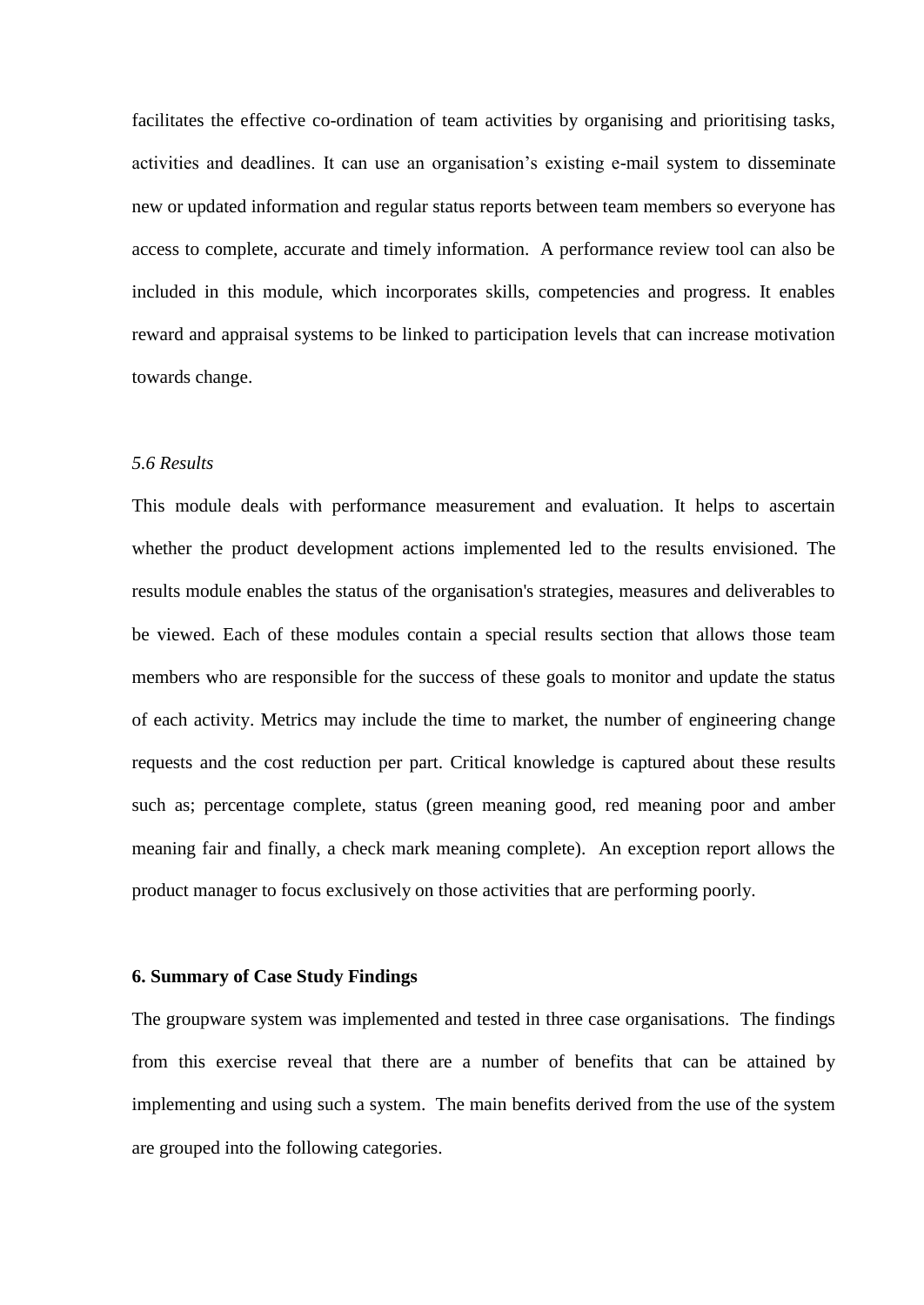## *6.1 Connectivity and integration*

A major challenge in distributed product development is ensuring that project teams are focused in the same direction. The system was found to provide an infrastructure that drives the organisation's strategies and their associated performance measures down the organisation to the operational level. In other words, the company's goals are deployed into each action and deliverable. This helps to focus and integrate team effort and permit delegation.

## *6.2 Requirement driven design*

The system enables customer centric, requirement driven design. The system enables the product development team to establish the voice of the customer by analysing complaints, warranty and customer satisfaction rates using internet technologies. This value can then be deployed into the product concept. In addition, a better understanding of the target markets needs means that an organisation's products will be more readily acceptable by the potential customer base. This can lead to lower costs of production as well as shorter lead times to market.

## *6.2 Effective use of information and knowledge*

The development process involves synthesising and reusing existing knowledge. The system was found to support the knowledge process by helping to; develop knowledge (i.e. identify, generate and acquire information and knowledge), combine knowledge (i.e. find synergies, reuse existing knowledge), consolidate knowledge (i.e. prevent it from disappearing) and distribute knowledge (transfer it to the appropriate points of action).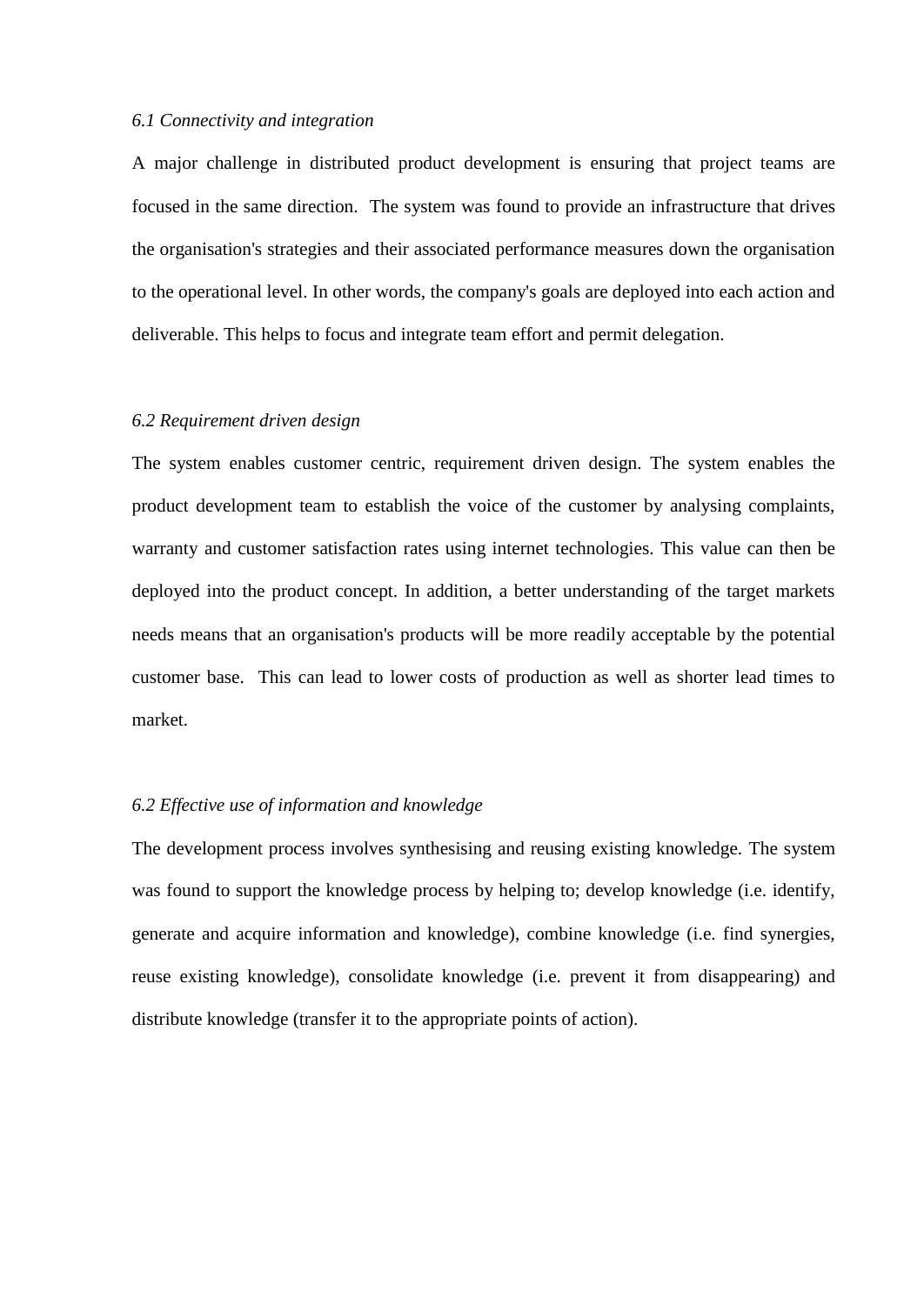## *6.3 Integrated product realisation*

The software also enables integrated product realisation. This involves the continuous and highly concurrent involvement of all necessary functions and organisational elements (e.g. customer, marketing, engineering). The groupware platform supports a collaborative environment thus promoting integrated product development.

#### *6.4 Promotes transparency and traceability*

The system allows issues, problems and assumptions to come to the surface where they can be examined, analysed and rectified. Managers can take quick effective action to bring projects back in line if necessary. This visibility facilitates the necessary dialogue among project managers, ensures integrity in reporting and allows everybody to see how projects are progressing.

#### *6.5 Supports new workforce paradigm components*

This new paradigm focuses on teams and projects and implementing the prototype in three organisations demonstrated that the system can support and bring efficiencies to these work group models. For example, the case study analysis demonstrated that the prototype can support multiple users across the entire product innovation process. Table 2 demonstrates how team members can interact with each other using the system in a distributed environment.

# **Insert Table 2 Here**

On the whole, it can be said that the web enabled system facilitates the product innovation process. The technology is easy to work with and the process is easy to follow. The case study analysis also discovered that improvements could be made. For example, more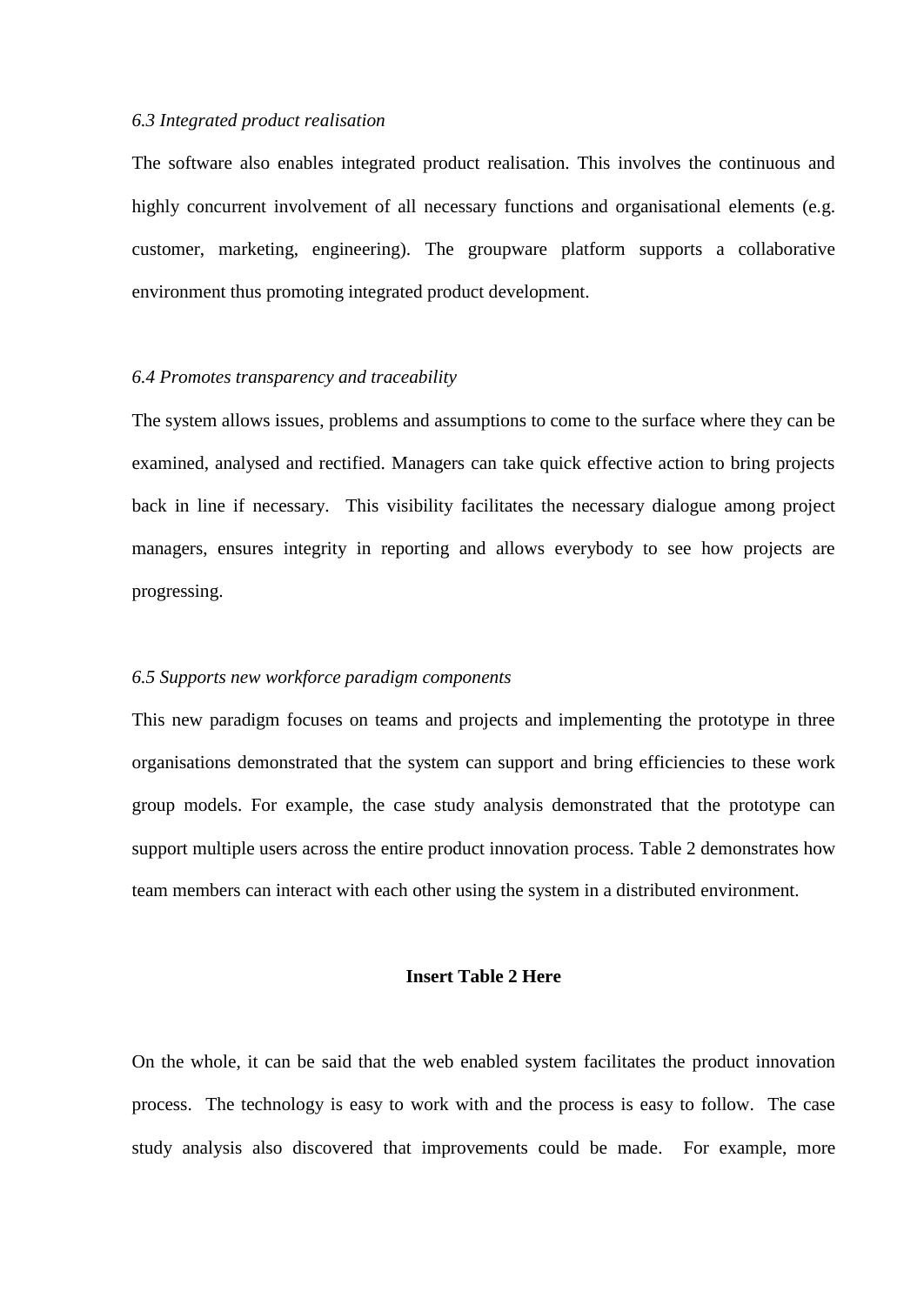emphasis could be placed on optimising effective resource management. The case study analysis discovered that R&D organisations have an abundance of ideas but do not have systematic processes in place to assign people, equipment, tools and machines to projects. Activities should be structured in such a fashion as to give optimum performance. In other words, resources should be effectively used to carry out tasks for the right reasons, at the right time, to meet the right requirements and to give the right results. Organisations are investing heavily in customer relationship management (CRM) systems to help manage; (a) sales force automation, (b) marketing automation, (c) business intelligence and, (d) customer service/support automation. Such an application could link up to a Customers module in the system in order to integrate this information and add more value to the system. Finally, the system could link up to project management applications such as, Microsoft Project 2000 to enable managers acquire more detailed information on an individual project if necessary.

## **7. Conclusion**

Increased cross border activity, growth in knowledge intensive work and developments in information communication technology have demanded and enabled the shift from hierarchical, bureaucratic organisations to decentralised networked organisations where information and decision making move horizontally. An examination of these networked organisational forms shows that companies will need to become increasingly distributed, flexible and responsive to environmental and market changes to stay competitive. This has a major impact on activities such as new product development where organisations are forming networks, based on partnerships, to pool resources and maximise competencies and capabilities. For example, in a project focused team based structure, skills acquired on a development project can be lost and not available for tasks such as product modification or maintenance after the team is disbanded. In order to avoid repeating mistakes, reinventing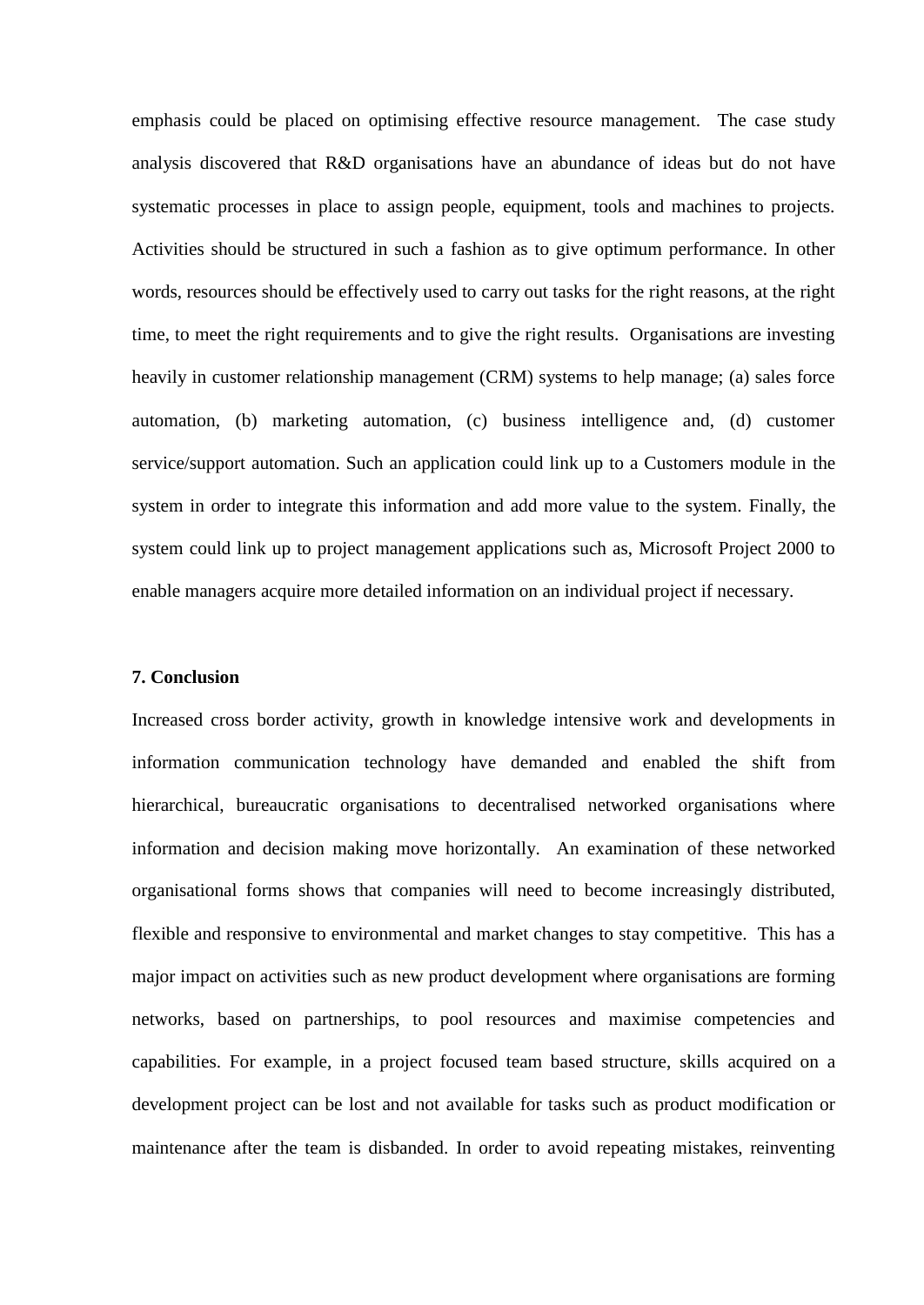solutions and expending resources into solving problems that might have already been solved, it is important that the critical information is captured and available for reuse.

Communication, collaboration and co-ordination are key elements in the foundation of creating a durable competitive advantage in a distributed environment. Consequently, new product development project teams need support technologies to facilitate communication, collaboration and co-ordination. Much interest has risen in the use of web enabled computer based collaborative working technologies. They are lauded to facilitate the creation and implementation of virtual development teams. Internet technologies enable internal and external constituents to work in tandem and collaborate efficiently unhindered by geographical constraints. Consequently, a web-enabled prototype was developed that was designed to facilitate communication, collaboration and co-ordination in a distributed work environment. This system enables information captured anywhere in the enterprise to be instantly available to workers across the extended value network.

# **8. References**

Andriessen, J.H.E., 2003, *Working with Groupware*, Springer-Verlag.

- Balasubramanian, R. and Tiwana, A., 1999, Supporting collaborative process knowledge in new product development teams, *Decision Support Systems*, **27**, (1-2), pp 213-135.
- Chaffey, D., 1998 *Groupware, Workflow and Intranets: Reengineering the Enterprise with Collaborative Software*, Butterworth Heinemann.
- De' R. and Mathew, B., 1999, Issues in the management of web Technologies: a conceptual framework, *International Journal of Information Management*, **19**, pp 427-447.
- Dennis, A.R. and Gallupe, R.B., 1993, A history of group support systems empirical research: Lessons learned and future directions. In Group Support Systems: New Perspectives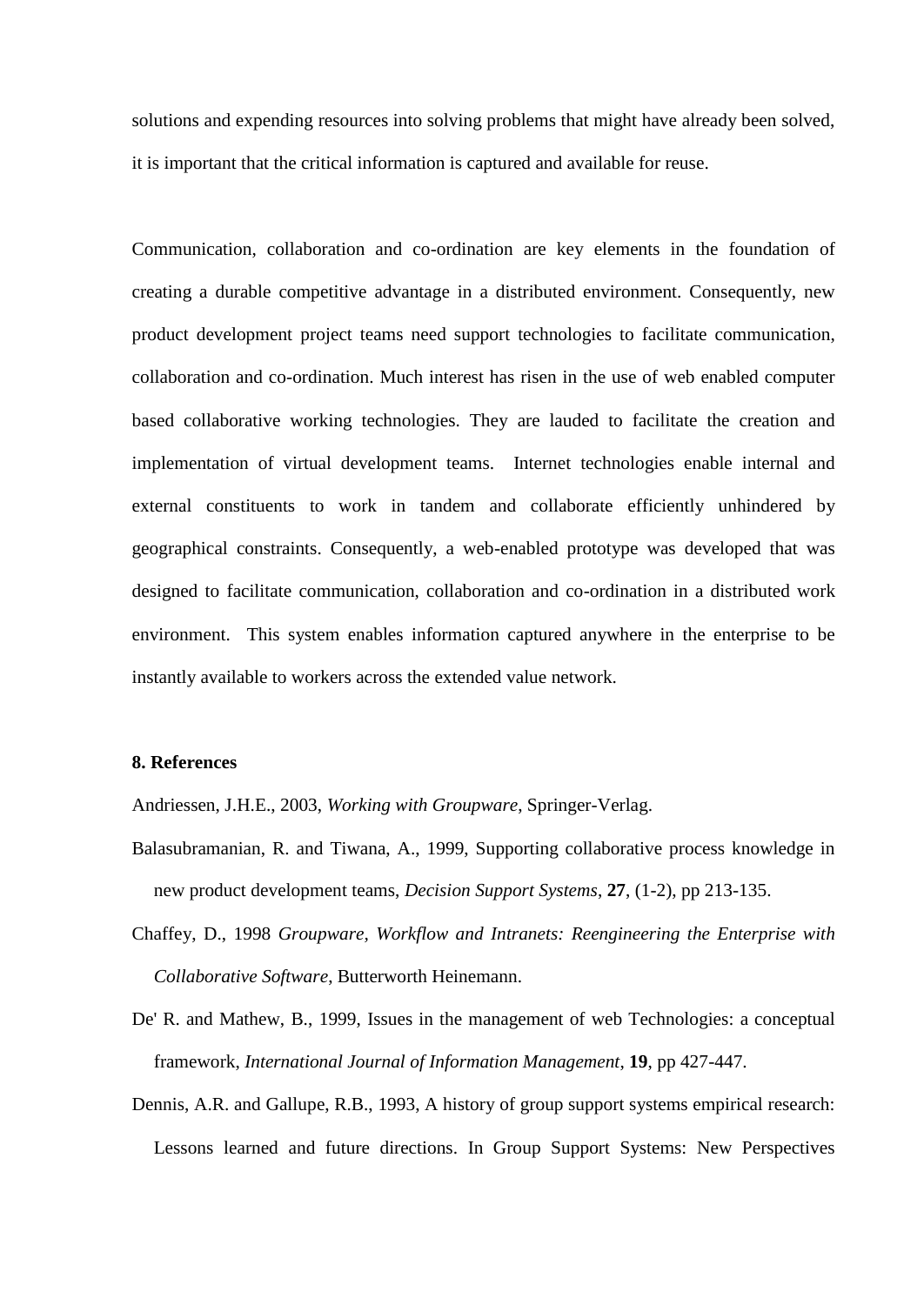(Jessup, L.M. and Valacich, J.S. (eds.) Macmillan Publishing Company, New York, pp 59- 77.

- Dix, A., Finlay, J., Abowd, G. and Beale, R., 1993, Human-Computer Interaction, Hillsdale, NJ: Prentice Hall.
- Drucker, P.F., 1993, Post capitalist society. Butterworth Heinenmann, Oxford.
- Griffin A. and Hauser J.R., 1996, Integrating R&D and marketing: A review and analysis of the literature, *Journal of Product Innovation Management*, **13**, pp191-215.
- Grantham, C.E., and Nichols, L.D., 1993, *The digital workplace: Designing groupware platforms*, Van Nostrand Reinhold, New York.
- Hasson F., Keeney S., McKenna H., 2000, Research guidelines for the Delphi survey technique, *Journal of Advanced Nursing*, **32**, 4, pp 1008-1015.
- Johnson, P., Heimann, V., O'Neill, K., 2001, The "wonderland" of virtual teams, *Journal of Workplace Learning*, **13**, 1, pp 24-30.
- Jones, P. and Jordan, J., 1998, Knowledge orientations and team effectiveness*, International journal of Technology Management,* **16**, pp 152-161.
- Kayworth, T. and Leidner, D., 2000, The global virtual manager: A prescription for success, *European Management Journal*, **18**, pp 183-194.
- Leidner, D.E., 1999, Virtual partnerships in support of electronic commerce: the case of TCIS, *Journal of Strategic Information Systems*, **8**, pp 105-117.
- Mandviwalla, M. and Khan, S., 1999, Collaborative object workspaces (COWS): exploring the integra
- Nonaka, I. and Takeuchi, H., 1995, The knowledge creating company: how Japanese companies create the dynamics of innovation. Oxford University Press, Oxford.
- Olesen, K. and Myers, M.D., 1999, Trying to improve communication and collaboration with information technology, *Information Technology and People*, **2**, 4, pp 317-332.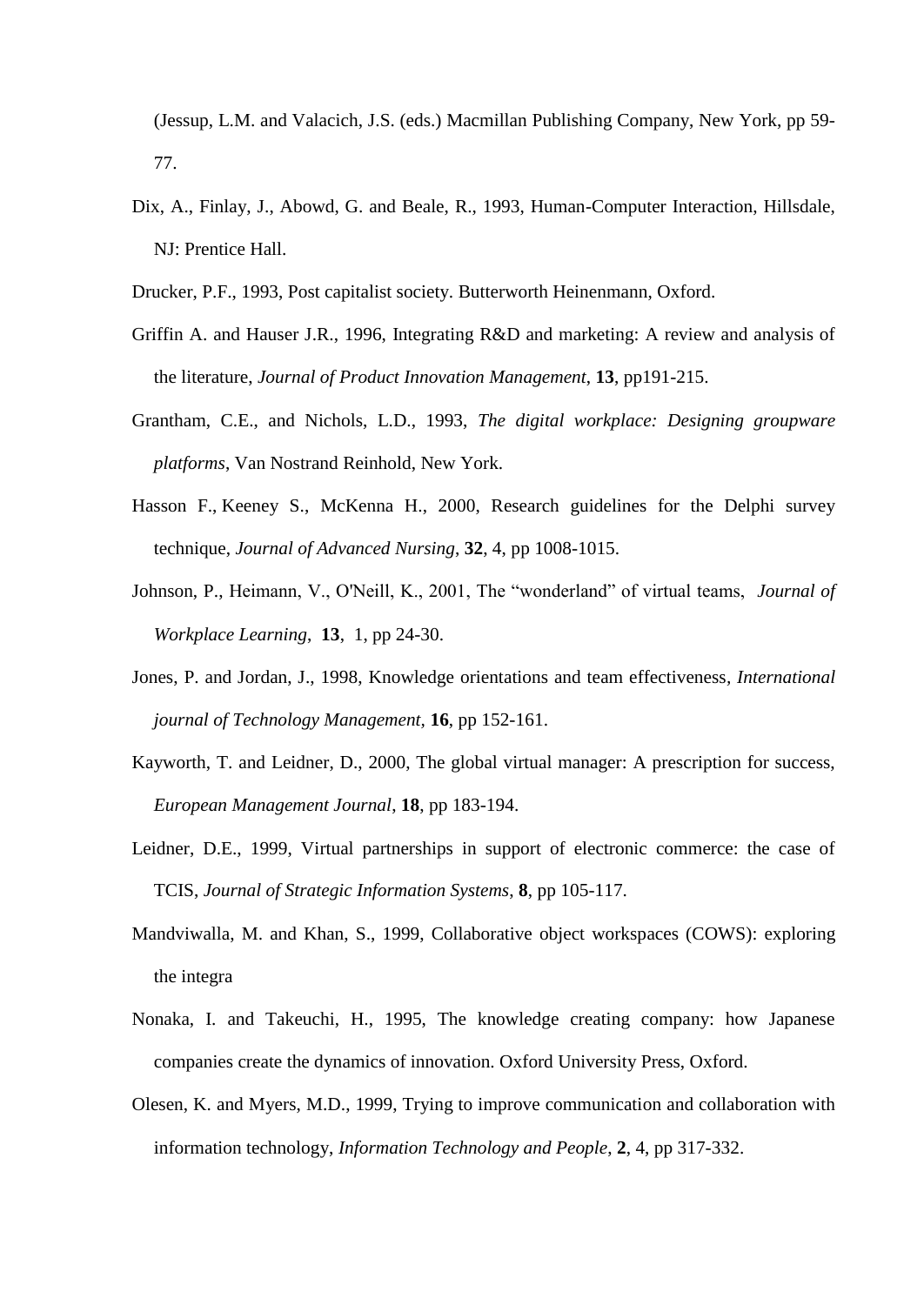- Pawar, K. S and Sharifi, S., 2000, Virtual collocations of design teams: coordinating for speed, *International Journal of Agile Management Systems*, **2**, 2, pp 104-113.
- Prasad, K. and Akhilesh, K.B., 2002, Global virtual teams: what impacts their design and performance, *Team Performance Management*, **8**, 5, pp 102-112.
- Ratcheva, V. and Vyakarnam, S., 2001, Exploring team formation processes in virtual partnerships, *Integrated Manufacturing Systems*, **12**, 7, pp 512-123.

Rowe, G. and Wright, G., 1999, The Delphi technique as a forecasting tool: issues and analysis, *International Journal of Forecasting*, **15** pp 353–375.

- Shani, A.B., Sena, J. A., Stebbins, M.W., 2000, Knowledge work teams and groupware technology: learning from Seagate's experience, *Journal of Knowledge Management*, **4**, 2, pp 111-124.
- Shen, X.X., Tan, K.C., Xie, M., 2000, An integrated approach to innovative product development using Kano's model and QFD, *European Journal of Innovation Management*, **3**, 2, pp 91- 99.
- Tan, K.C. and Shen, X.X., 2000, Integrating Kano's model in the planning matrix of quality function deployment, *Total Quality Management*, **11**, 8 pp 1141- 1151.
- Toffler, A., 1990, Power shift: knowledge, wealth and violence at the edge of the 21<sup>st</sup> century. Bantam Books, New York.
- Voss, C. A., 2003, Rethinking paradigms of service, *International Journal of Operations and Production Management*, **23**, 1, pp 88-104.
- Walters, D. and Buchanan, J., 2001, The new economy, new opportunities and new structures, *Management Decision*, **39**, 10, pp 818-834.
- Wright, D.T. and Burns, N.D., 1998, New organisation structures for global business: an empirical study, *International Journal of Operations and Production Management*, **18**, 9, pp 896- 923.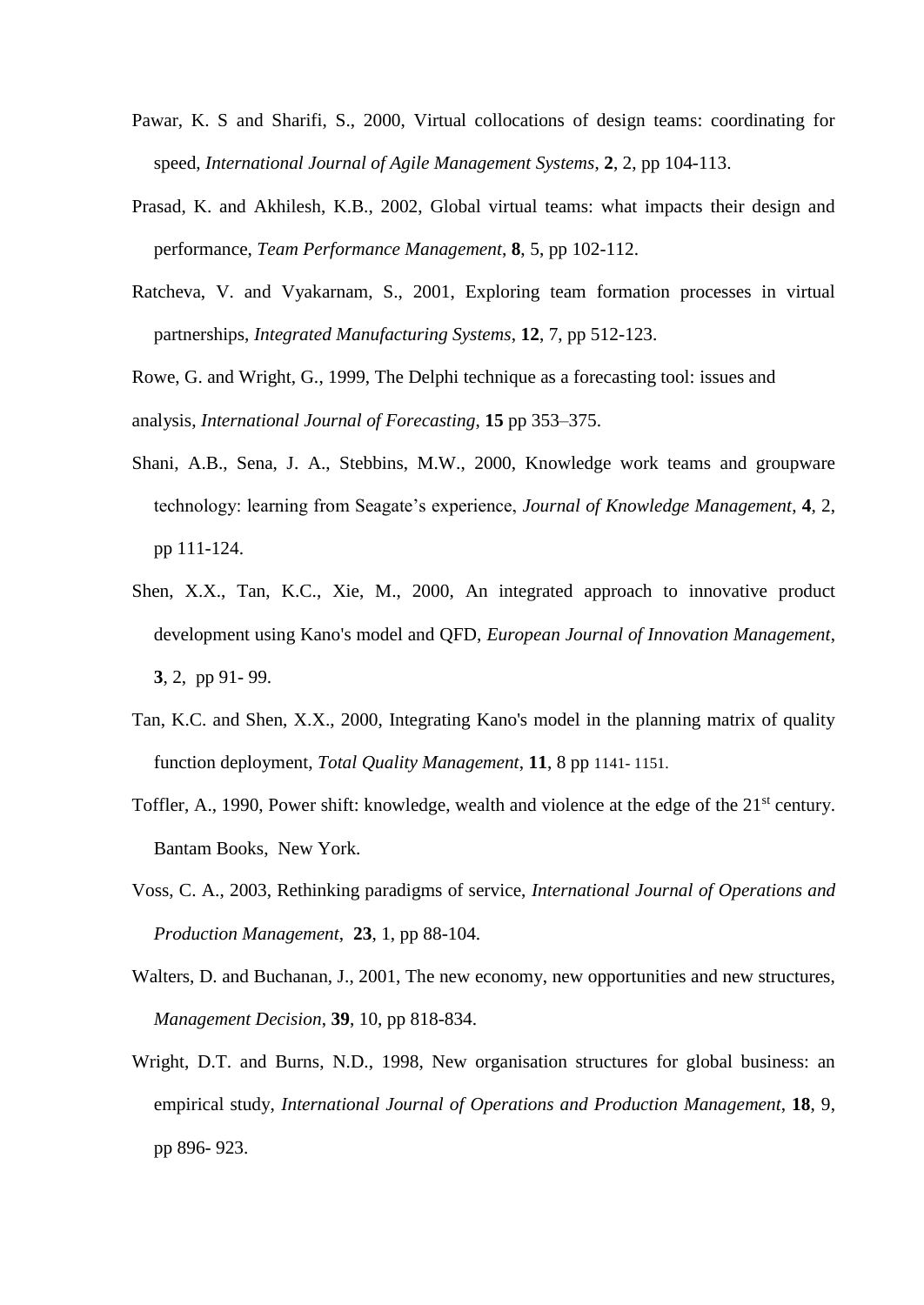| <b>Name</b>               | <b>Function</b>            | <b>Industry</b>    | <b>Size</b> | <b>Structure</b>    | <b>Culture</b>      |
|---------------------------|----------------------------|--------------------|-------------|---------------------|---------------------|
| Roche                     | Operations<br>Manager      | Pharmaceuticals    | Medium      | Function            | <b>Bureaucratic</b> |
| Nortel<br><b>Networks</b> | Product<br>Manager         | Telecommunications | Large       | Process<br>Oriented | Dynamic             |
| <b>IBM</b>                | Product<br>Manager         | Manufacturing      | Large       | <b>Team Based</b>   | Innovative          |
| Elan                      | R&D<br>Manager             | Pharmaceuticals    | Large       | <b>Team Based</b>   | Innovative          |
| Thermo<br>King            | R&D<br>Manager             | Climate Control    | Large       | Function            | Dynamic             |
| Hewlett<br>Packard        | Supply<br>Chain<br>Manager | Manufacturing      | Large       | Process<br>Oriented | Innovative          |
| Analog<br>Devices         | R&D<br>Product<br>Manager  | Electronics        | Large       | Process<br>Oriented | Innovative          |
| Abbott                    | Supply<br>Chain<br>Manager | Pharmaceuticals    | Large       | Process<br>Oriented | Innovative          |
| Sifa                      | Product<br>Manager         | Pharmaceuticals    | Medium      | <b>Team Based</b>   | Dynamic             |
| Honeywell                 | Managing<br>Director       | Aeronautics        | Medium      | <b>Team Based</b>   | Dynamic             |

Table 1: Profile of Organisations Analysed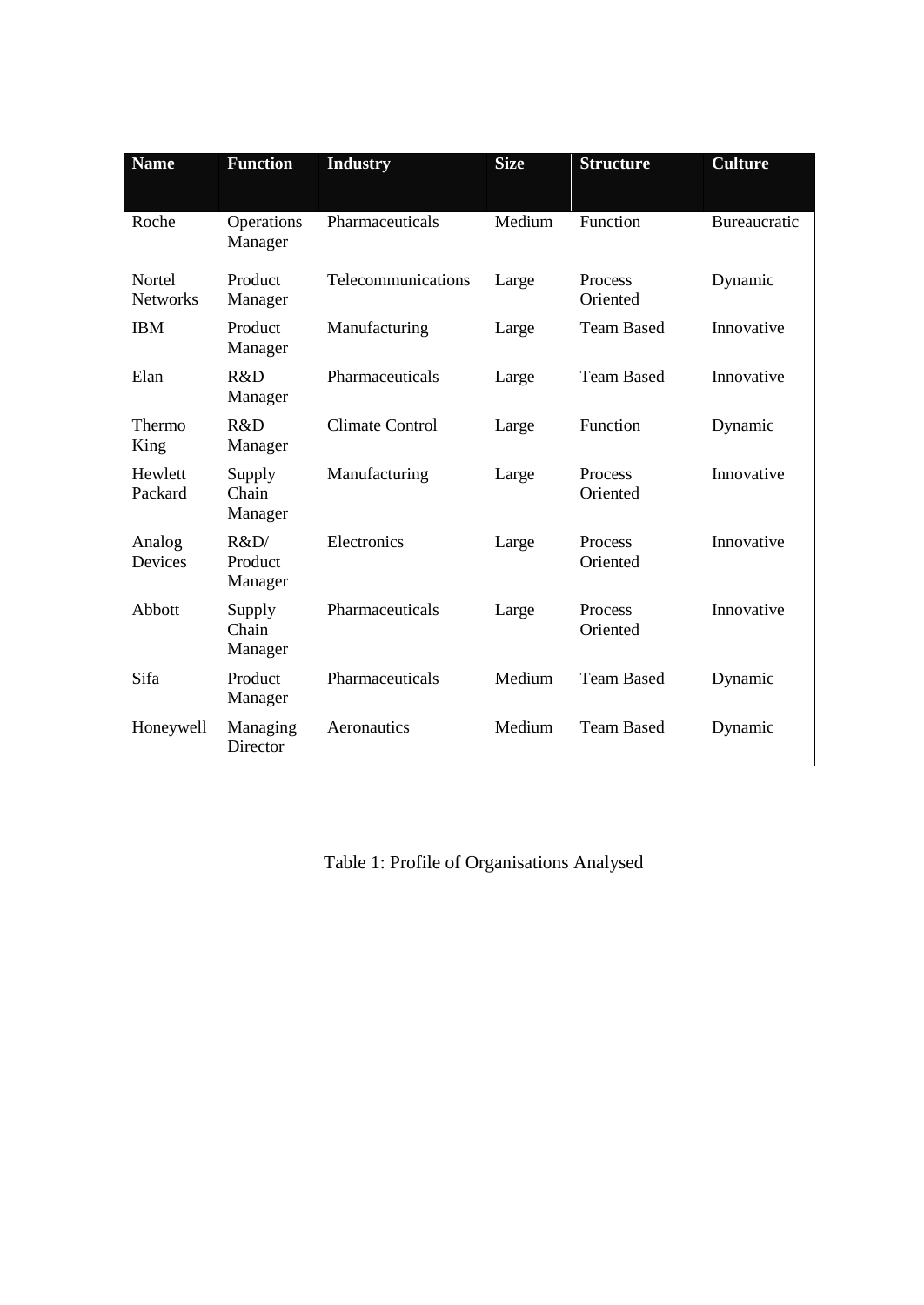

Figure 1: Modules in the Groupware System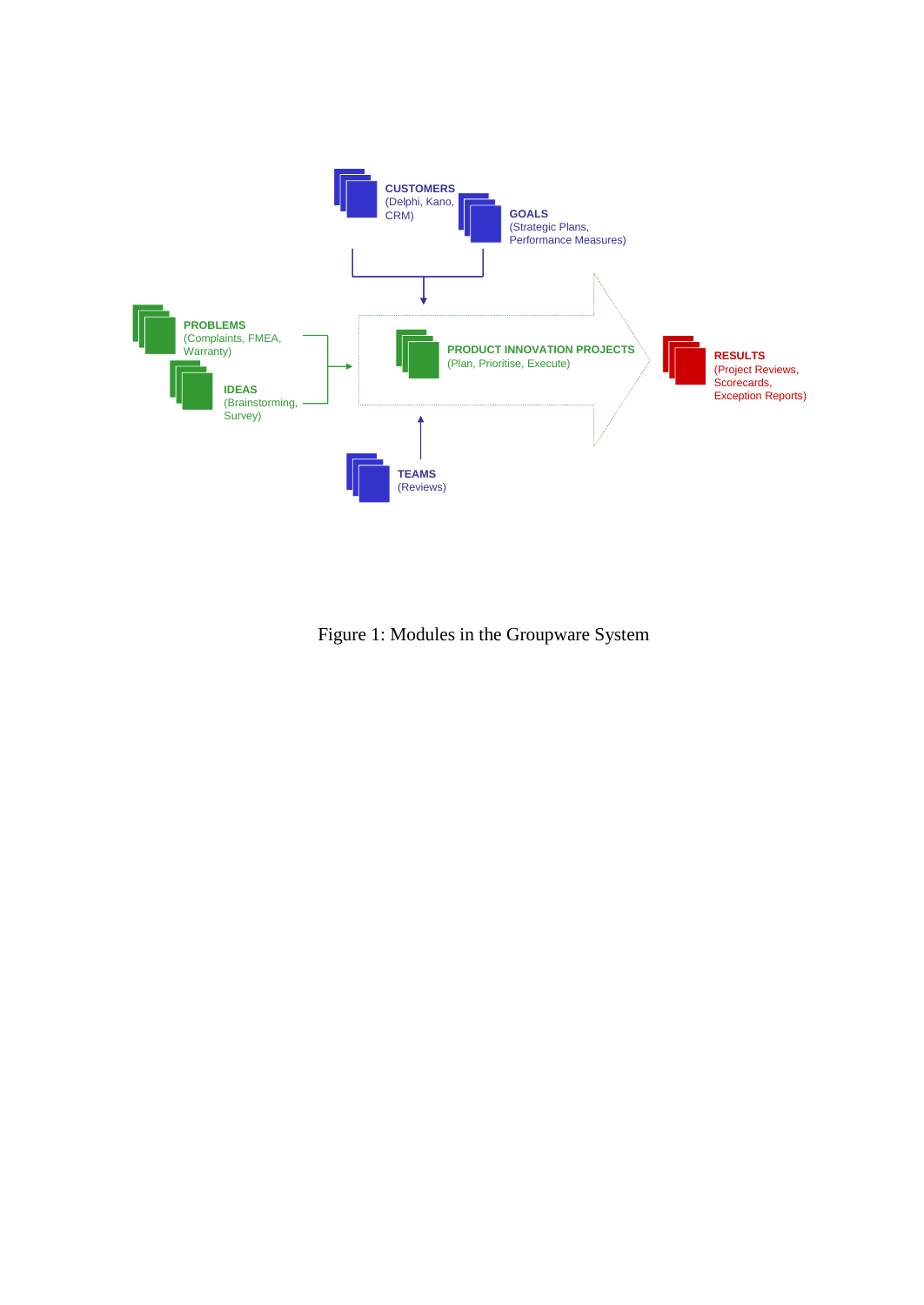| + + - + 0 0 4 0 6 3 5 4 7 5 6<br>Idea                                                  | Submit<br>Edit                                                                                                                                                                                                                                       |  |  |  |  |  |
|----------------------------------------------------------------------------------------|------------------------------------------------------------------------------------------------------------------------------------------------------------------------------------------------------------------------------------------------------|--|--|--|--|--|
| Title Environmental Model                                                              | Stimuli Problem                                                                                                                                                                                                                                      |  |  |  |  |  |
| Creator Mulligan, David                                                                | Responsible Madden, Liam                                                                                                                                                                                                                             |  |  |  |  |  |
|                                                                                        | To develop an environmental model that will assess the impact of the different EOL options on the<br>Description environment. This should aid in decision making and ensure that the factory is keeping to environmental<br>targets and legislation. |  |  |  |  |  |
| <b>GOALS</b><br>(select which goals this idea addresses)<br>ISO14000, Environmental Re | an.                                                                                                                                                                                                                                                  |  |  |  |  |  |
| Strategies Performance Evaluations, Te<br>Software Development                         | Submit<br>Project<br>Fdit                                                                                                                                                                                                                            |  |  |  |  |  |
| Requirements Environmental Impact, Redu                                                |                                                                                                                                                                                                                                                      |  |  |  |  |  |
|                                                                                        | Title Windows 2000                                                                                                                                                                                                                                   |  |  |  |  |  |
| <b>RANK</b>                                                                            | Responsible Ramone, D.<br>Team                                                                                                                                                                                                                       |  |  |  |  |  |
| (rank this idea according to its practicality and                                      | Description Updating servers and network to Windows 2000                                                                                                                                                                                             |  |  |  |  |  |
| (A) Practicality Very Good - 4                                                         | Æ<br><b>GOALS</b><br>(select which goals this deliverable addresses and its impact horizon)                                                                                                                                                          |  |  |  |  |  |
| <b>RESULTS</b>                                                                         | Strategies Implement ECDL<br><b>Measures</b> Maintenance of System                                                                                                                                                                                   |  |  |  |  |  |
|                                                                                        | Requirements Facility Utilisation, On Line Tutorials<br><b>Horizon</b> Containment                                                                                                                                                                   |  |  |  |  |  |
| Delete                                                                                 | <b>RANK</b><br>(rank this deliverable according to its fit with the above strategy and measure)                                                                                                                                                      |  |  |  |  |  |
|                                                                                        | (A) Fit with Excellent - 5<br>(B) Fit with Poor - 1<br>Rank (A) x(B) 10<br><b>Measures</b><br><b>Strategies</b>                                                                                                                                      |  |  |  |  |  |
|                                                                                        | <b>SCHEDULE</b><br>(please use mm/dd/yyyy format throughout)<br>Start Date 01/02/2001<br>Date Due 02/02/2001<br><b>Duration</b> 1 Months<br><b>Date Completed</b><br>RESULTS<br><b>FINANCES</b>                                                      |  |  |  |  |  |
|                                                                                        | Delete                                                                                                                                                                                                                                               |  |  |  |  |  |

I

Figure 2: Forms to Capture Critical Information